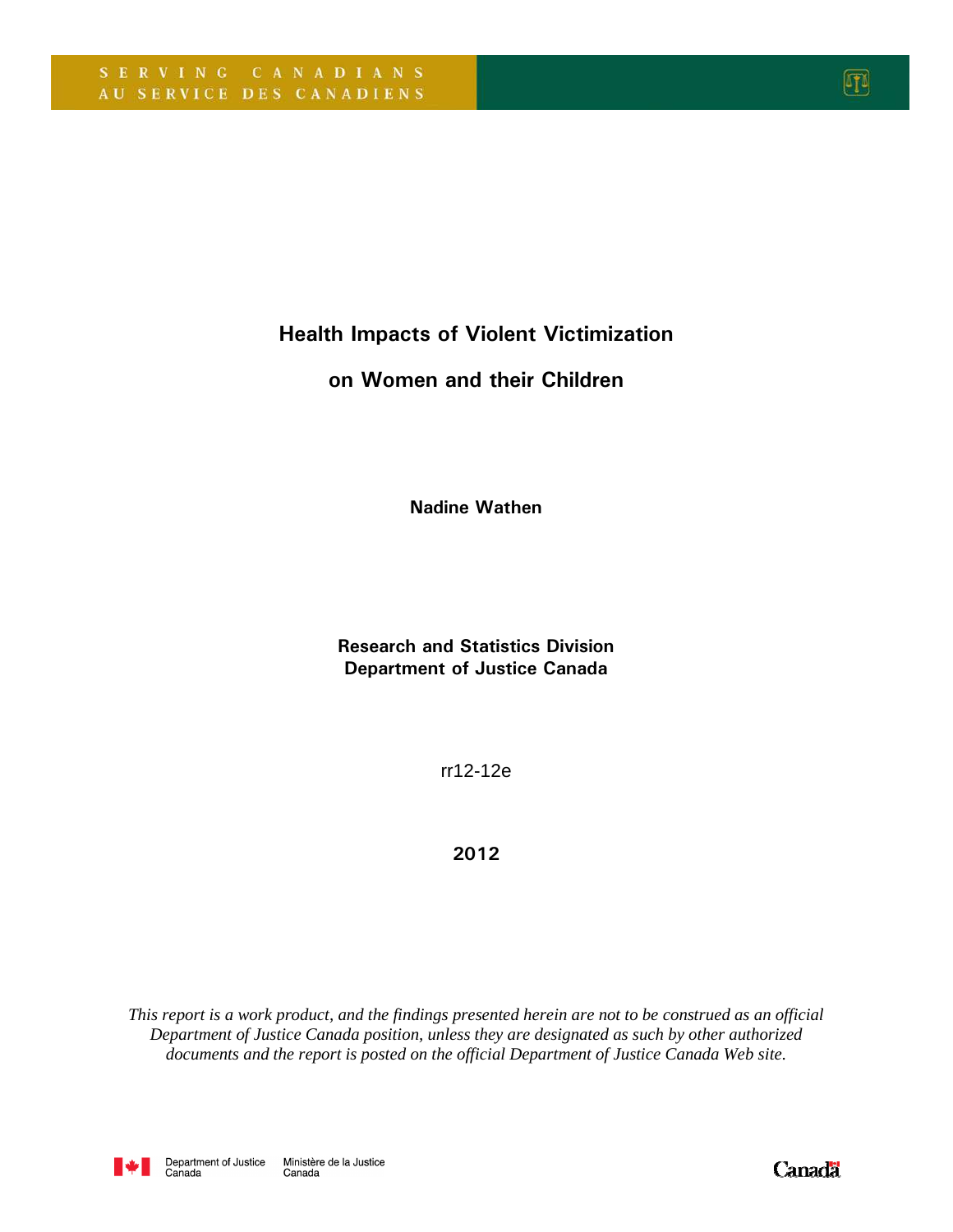# **Contents**

| 3.3 Health consequences of child maltreatment and other traumatic exposures in childhood . 12<br>3.4 Multiple forms of child maltreatment/adverse childhood experiences 14 |  |
|----------------------------------------------------------------------------------------------------------------------------------------------------------------------------|--|
|                                                                                                                                                                            |  |
|                                                                                                                                                                            |  |
|                                                                                                                                                                            |  |
|                                                                                                                                                                            |  |

©Her Majesty the Queen in Right of Canada,

represented by the Minister of Justice and Attorney General of Canada, 2013

ISBN 978-1-100-22458-9

Cat. No. J2-377/2013E-PDF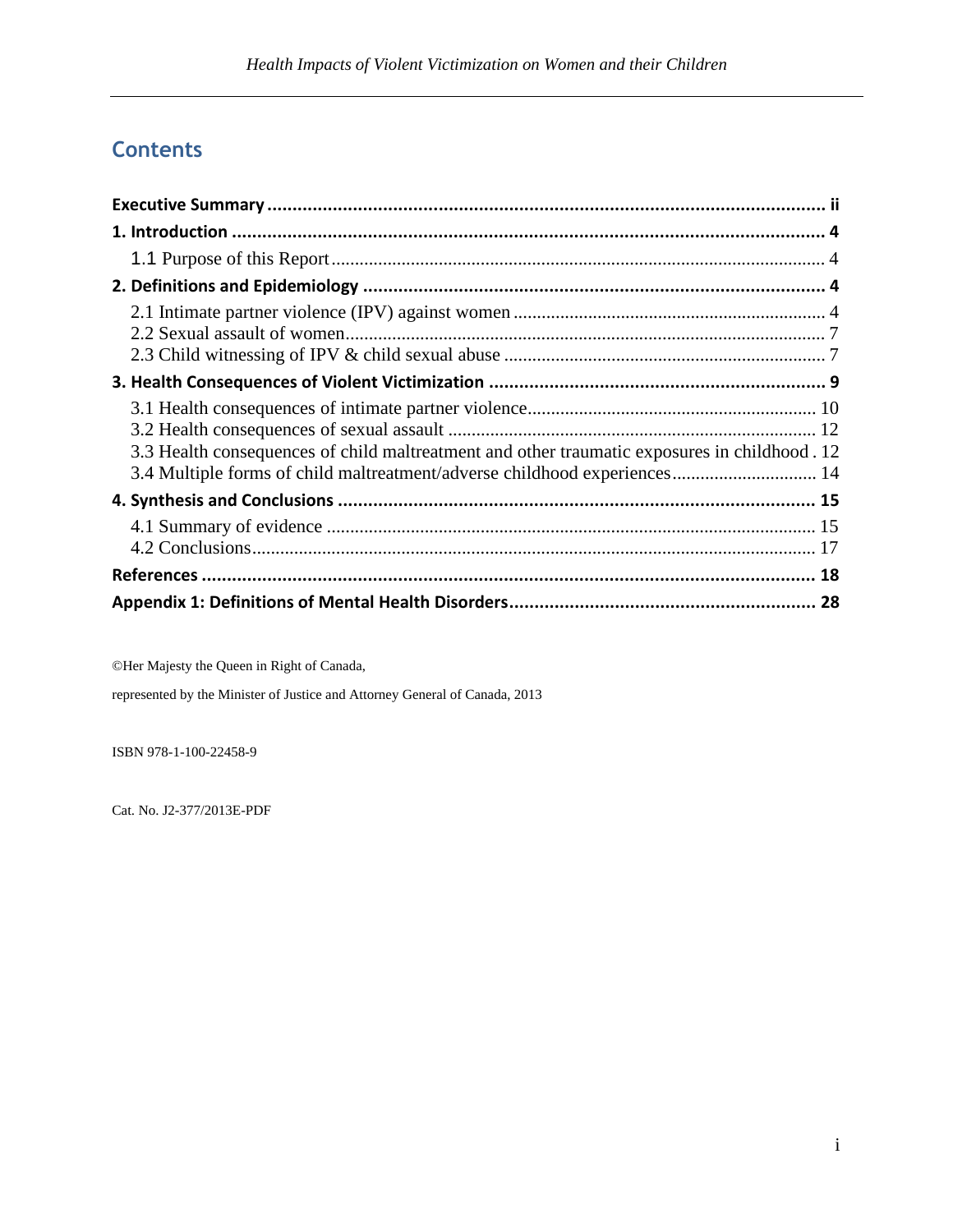# Executive Summary

There is growing evidence of the strong links between violence against women and children and significant physical and mental health impairment, and risky health behaviours. These are prevalent among children, youth and adults victimized during childhood and/or adulthood. Certain groups, for example Canada's Aboriginal women, are at increased risk of more, and more severe, violence, and potentially more significant health impacts.

While physical injuries and death form an important sub-set of the health impacts of violence, the more prevalent consequences are longer-term mental health problems, which in turn contribute to health risks as well as increasing the likelihood of being a violent offender or being re-victimized at a later point in time. As well, newer research points to the longer term chronic diseases associated with violent victimization.

Key findings from the report specific to health impacts of violent victimization are:

#### Intimate partner violence (IPV) and its impact on women & children's health

- Physical health problems associated with IPV exposure include chronic pain, disability, fibromyalgia, gastrointestinal disorders, irritable bowel syndrome, sleep disorders and general reductions in physical functioning/health-related life quality. Recent analyses indicate that IPV may be associated with cardiac disease.
- In terms of women's reproductive health, IPV is associated with gynaecological disorders, infertility, pelvic inflammatory disease, pregnancy complications/miscarriage, sexual dysfunction, sexually transmitted diseases, including HIV/AIDS, unsafe abortion, and unwanted pregnancy.
- IPV during pregnancy is associated with femicide, and causing direct harm to the fetus, which can result in pre-term birth or injury and low birth weight.
- Adverse outcomes that result from witnessing IPV in childhood include an increased risk of psychological, social, emotional and behavioral problems including mood and anxiety disorders, and drug abuse and school-related problems in children and adolescents.
- IPV is consistently associated with high rates of depression, anxiety disorders (especially post-traumatic stress disorder - PTSD), protracted disabling sleep disorders, phobias and panic disorder, psychosomatic disorders, and suicidal behaviour and self-harm, eating disorders, substance dependence, antisocial personality disorders, and nonaffective psychosis.
- For Aboriginal women with abuse histories, rates of these conditions, especially depression, may be higher, though Aboriginal women exposed to violence self-rate their health at the same levels as do non-Aboriginal women.
- IPV exposure is associated with health risk behaviours, including alcohol and drug abuse, smoking, unsafe sexual behaviour and physical inactivity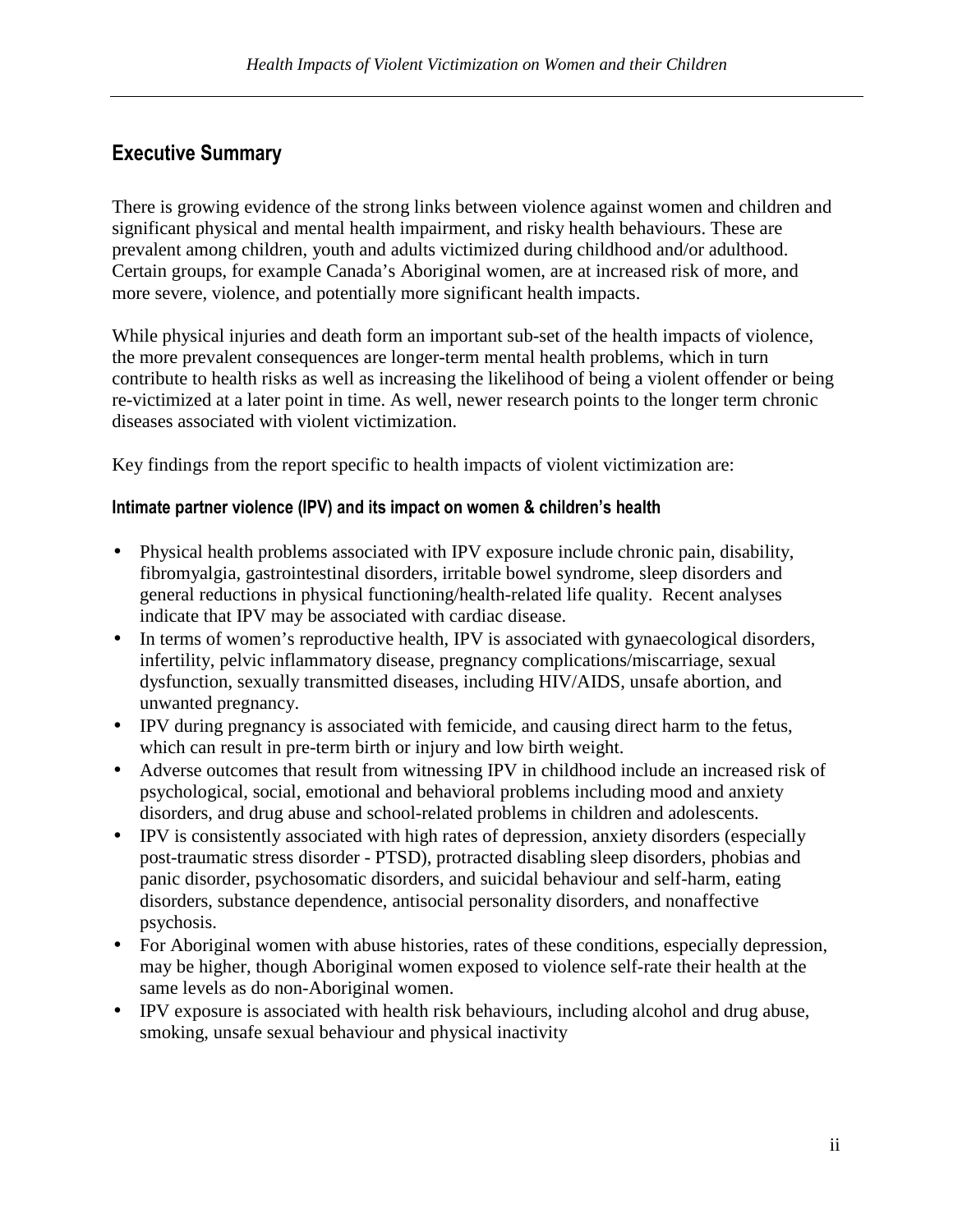#### Non-partner sexual assault of women

- Most sexual assaults do not result in physical injury however when they do, they may impact reproductive health, including pregnancy and gynaecological complications (vaginal bleeding or infection, fibroids, decreased sexual desire, genital irritation, pain during intercourse, chronic pelvic pain and urinary tract infections), along with sexually transmitted diseases, including HIV infection.
- The mental health consequences of sexual assault mirror those outlined above for IPV, with depression and anxiety, especially PTSD, being most strongly associated with this kind of victimization. Stigmatization may lead to increased rates of suicidal behaviour.

#### Child sexual abuse (CSA)

- Exposure to CSA is associated with impairment in a broad range of domains, including mental health, physical health, education, criminal behaviour and interpersonal functioning.
- Sexual abuse of girls is associated with both short- and long-term negative effects on mental health, depending on the severity, persistence, and presence of risk and protective factors, both genetic and environmental.
- CSA is a non-specific risk factor for both internalizing and externalizing disorders in girls and adult women; it is associated with neurobiological dysregulation in both child- and adulthood including alterations in the hypothalamic-pituitary-adrenal (HPA) axis, the sympathetic nervous system and more recently, the immune system.
- CSA has mental health impacts into adulthood. Among adult women, there is strong evidence of significant associations between CSA and depression, PTSD, panic disorder, drug and alcohol dependence and suicide attempts.

#### Multiple forms of child maltreatment/adverse childhood experiences

- Exposure to multiple forms of child maltreatment results in short-term emotional harm, manifested by such behaviours as bed-wetting, nightmares and social withdrawal.
- Longer-term consequences can include:
	- physical health impairment, including chronic obstructive pulmonary disease (COPD), ischemic heart disease (IHD), liver disease, sexually transmitted diseases (STDs), fetal death, and unintended and adolescent pregnancies;
	- mental health impairment including depression, suicide attempts, sleep disorders, and health-related quality of life; and
	- health risk behaviours including alcoholism and alcohol abuse, illicit drug use, risk for intimate partner violence, multiple sexual partners, smoking and early initiation of smoking, and early initiation of sexual activity.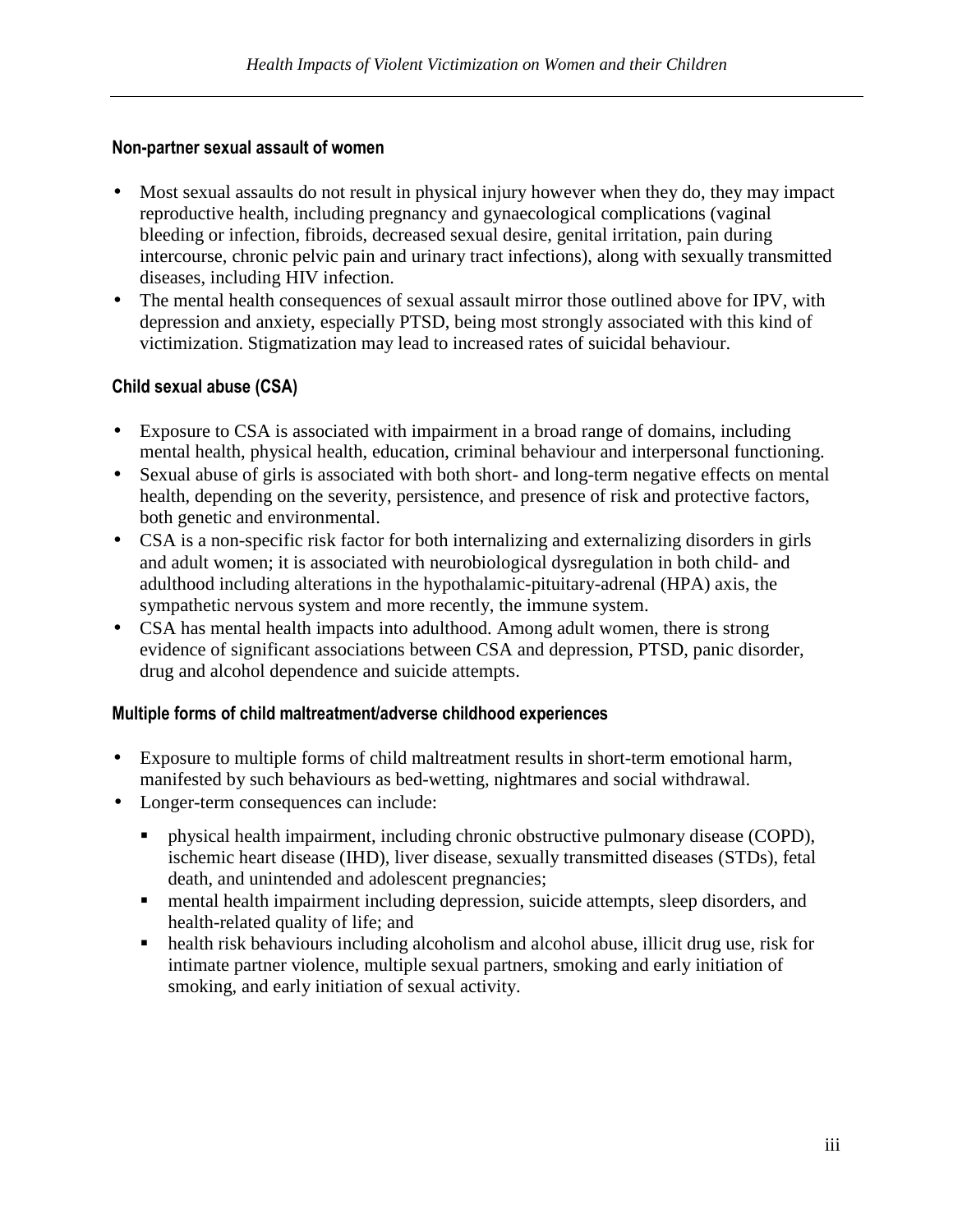# 1. Introduction

Violence against women and children is a pervasive social problem in Canada, with significant impacts on a broad range of social and economic outcomes for women, children, families and communities. The present report examines the consequences of intimate partner violence (IPV) against women, and child witnessing of IPV, emphasizing their association with specific physical and mental health outcomes, including health-related quality of life (QoL) and health risk behaviours, where available. While not a primary emphasis of the report, key evidence on the other forms of violence against women and children (sexual assault of women by strangers and child sexual abuse) will also be summarized. The various types of violence against women, including IPV and sexual assault, often result in similar patterns of health impairment (Jordan et al., 2010), as do the impacts on children of witnessing IPV, and being victims of other forms of maltreatment.

## **1.1** Purpose of this Report

The specific objectives of the report are to:

- 1) Provide a synthesis of current research on the links between violence and health, both physical and mental health, as in many instances, the two cannot be separated. Given that most of the research in this area focuses on intimate partner violence (IPV) and children witnessing violence, this will be a focus. The synthesis will highlight key findings, trends, common themes and gaps in the research, and will include Canadian research, as well as major studies from the US (e.g. the Adverse Childhood Experiences (ACE) Study), Australia and the UK, as appropriate.
- 2) Ensure that links between sexual violence and health in cases of intimate partner violence, familial and non-familial child sexual abuse and sexual assaults perpetrated by strangers are also explored.

# 2. Definitions and Epidemiology

This section defines key concepts and presents the best available evidence regarding the prevalence of, and risk factors for, each type of violence, in Canada.

#### 2.1 Intimate partner violence (IPV) against women

Defined as physical violence, sexual violence, or emotional or financial abuse between current or former married or common-law spouses (Statistics Canada, 2011), IPV is a significant public health and social problem occurring in all countries and all economic, social, religious and cultural groups, and results in significant personal, economic and social costs (World Health Organization, 2002; Garcia-Moreno & Watts, 2011; Ellsberg et al., 2008, Centers for Disease Control and Prevention, 2011). While affecting both men and women, IPV morbidity and mortality are higher for women (Statistics Canada, 2011;Centers for Disease Control and Prevention, 2011, Black & Breiding, 2008), with women exposed to IPV being at increased risk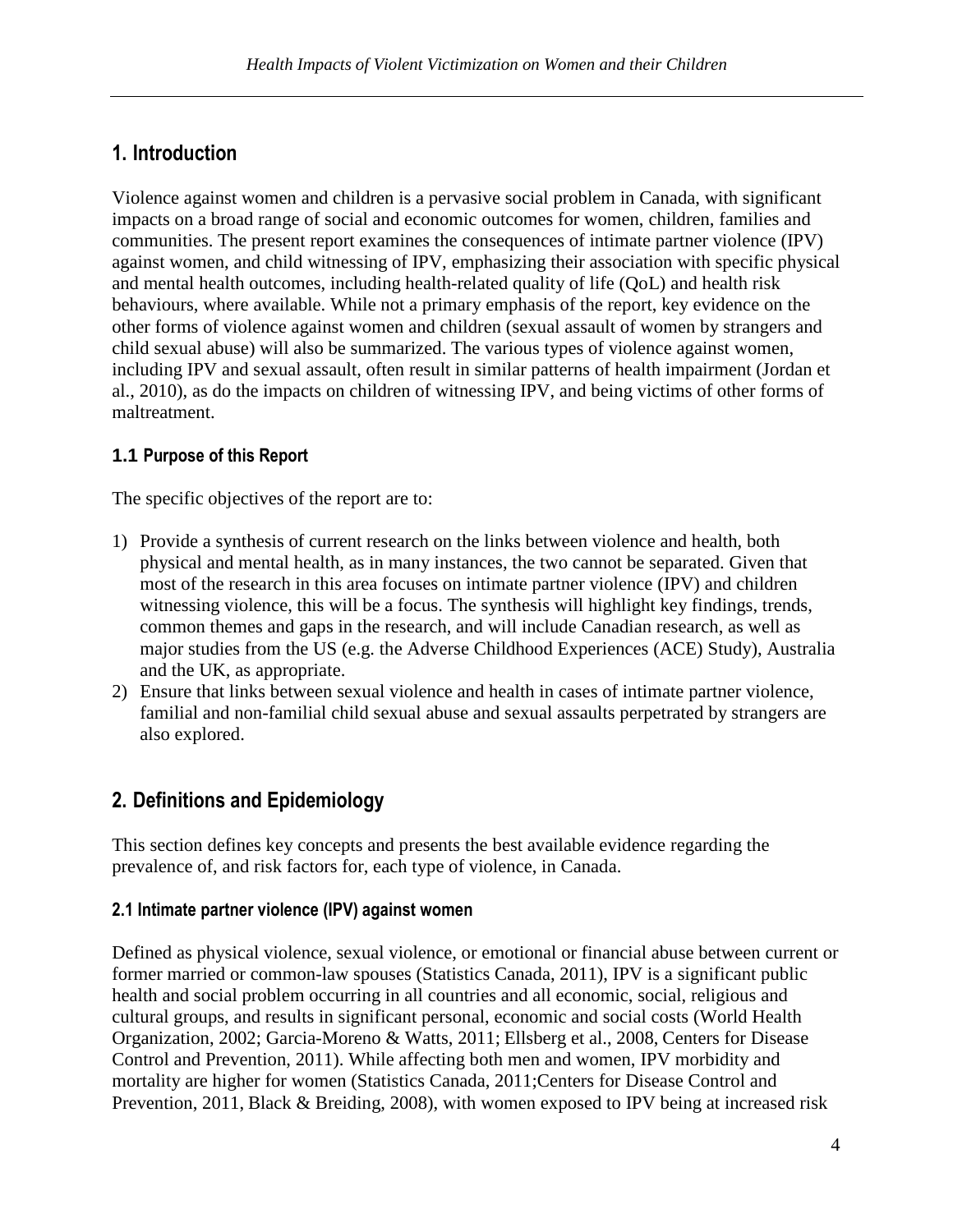of injury and death, as well as a range of physical, emotional and social problems (reviewed below).

Different types of violent relationships exist, and these are well-described in the typology developed by Johnson (2006). A key contribution of this typology is that it distinguishes between *situational couple violence* (i.e., less violent, usually episodic conflict between partners which is often bilateral) and *intimate partner terrorism*, a pattern of physical, sexual and/or emotional abuse almost always directed toward women (Johnson, 2006) with the underlying motive being control. IPV against women characterized by coercive control is both more frequent and severe than IPV against men, and women are more likely to sustain injury and to fear for their lives (Ansara & Hindin, 2010; Leone et al., 2004); for example, in Canada, far more women than men are killed by an abusive partner (General Social Survey, Victimization; Statistics Canada, 2011). It is this type of violence that is more likely to result in the kinds of health consequences described below.

Studies of IPV between women in same-sex relationships suggest that the dynamics of abuse are similar to those experienced by women in heterosexual relationships (Eaton et al., 2008; Tiaden & Thoennes, 1999). Clinically-oriented guidance for those serving LGBT clients indicates similar mental and physical health consequences of abuse as for heterosexual victims (e.g., Ard and Makadon, 2011; McClennen, 2005; Balsam, Lehavot and Beadnell, 2011; Kulkin, Williams, Borne, de la Bretonne and Laurendine, 2007), however these studies also outline that some risk factors may differ (e.g., the threat or "outing" as a form of abuse) and that the availability of services specific to LGBT people lags far behind those for heterosexual victims of violence, which themselves are often insufficient (e.g., lack of emergency shelters for abused gay men). Thus in considering the health impacts of victimization reviewed below, it should be noted that, based on current research evidence, they are equally likely to apply to female victims of same sex violence (or adult lesbians exposed to child sexual abuse or sexual assault as an adult), as to heterosexual women.

## 2.1.1 Prevalence of IPV in Canada

According to Statistics Canada's General Social Survey, approximately 6-7% of Canadian women report exposure to IPV in the past 5 years (Statistics Canada, 2011), and IPV has been estimated to affect one third (Cohen & MacLean, 2004) of Canadian women, while lifetime violence victimization of all types is reported by up to one half of Canadian women (Johnson, 2005). However, this kind of self-reporting is known to underestimate IPV, as are estimates made based on official reports to police or other authorities (Johnson, 2005). Additionally, reported rates of IPV will vary according to where and how women are asked. Studies that use brief screening-type questions may overestimate abuse (Wathen et al., 2008), whereas those that focus solely on physical or sexual violence may underestimate it. Studies that ask women presenting to health settings, or to hospitals versus community clinics, may also not represent all women experiencing violence. For example, in two large-scale Canadian studies set in hospital emergency departments, community-based clinics or family doctors' offices, the prevalence of IPV ranged (in one study of over 2400 women), from 4% (using a screening tool focused on physical and sexual abuse only) to almost 18% (in emergency departments) – across settings,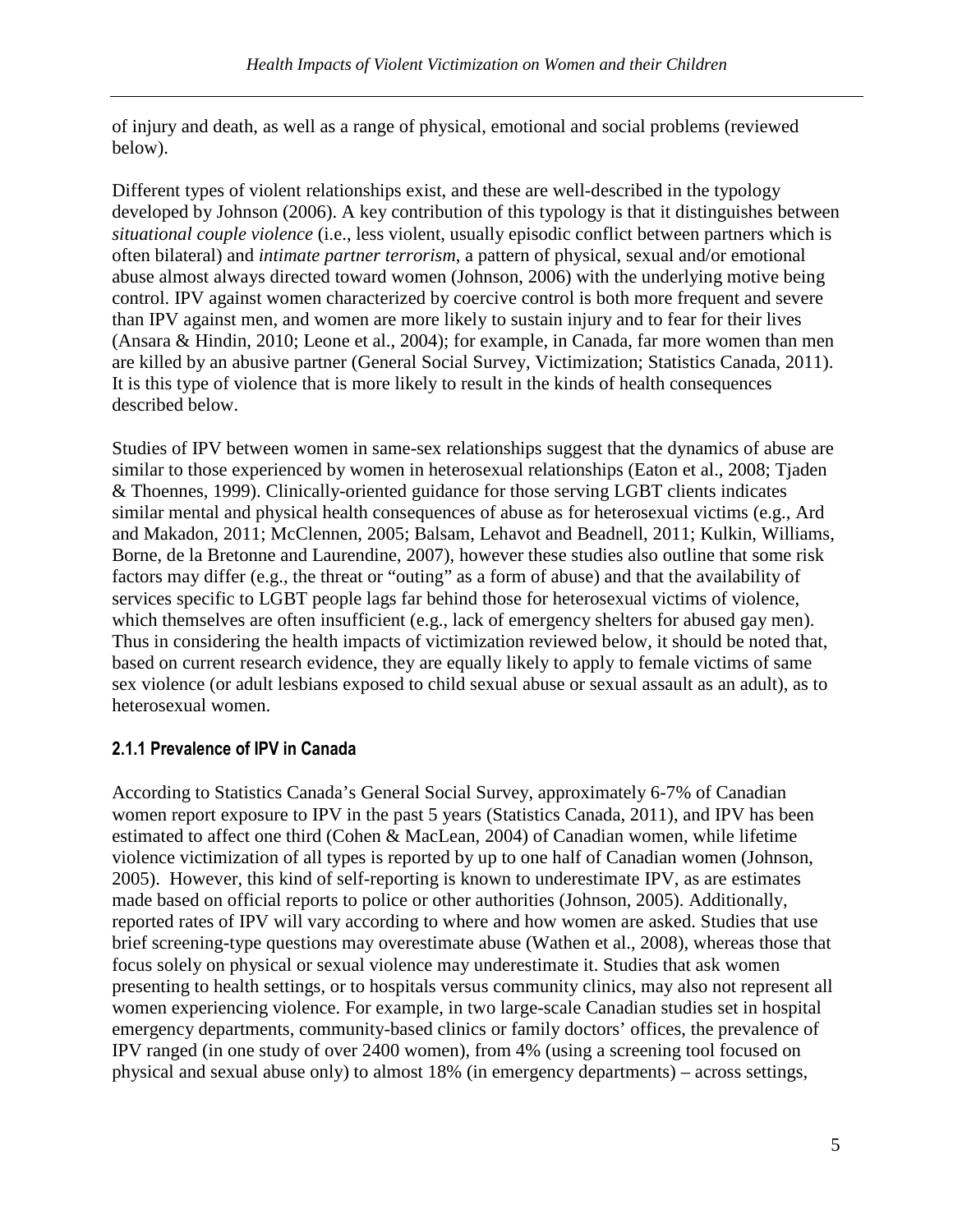women least preferred being asked about abuse in face-to-face interviews (versus written or computerized forms), and reported lower rates of abuse when asked this way (MacMillan et al., 2006). Similarly, in a study of over 5600 women presenting to one of 26 Ontario health care sites, IPV assessment using a longer, validated measure that accounts for different types and severity of violence identified 14.4% of these women as experiencing IPV in the past year (Wathen et al., 2008; MacMillan et al., 2009). While it may be that women using health care are more likely to be exposed to violence than those not using health care, it is also likely that these data reflect an underestimation of IPV when relying solely on self-report population surveys.

Based primarily on US data, rates of IPV during pregnancy range from 0.9% to 20.1% with the most stable estimates being 4 to 8% (Shah & Shah, 2010; Devries et al., 2010; Gazmararian et al., 1996; Gazmararian et al., 2000; Martin et al., 2001; Gielen et al., 1994). Estimates from clinical samples of Canadian women place the prevalence of IPV during pregnancy at approximately 6% (Muhajarine and D'Arcy, 1999; Stewart and Cecutti, 1993); in the 1993 Canadian Violence Against Women Survey (VAWS), 21% of women reported abuse during pregnancy, and in under half (40%) of these, the abuse began during pregnancy (Statistics Canada, 1993).

Aboriginal women in Canada are 2-4 times as likely to experience violence by a male partner (Perreault, 2010; Brownridge, 2008), with the most recent GSS data indicating that Aboriginal women report about 3 times more spousal violence than do non-Aboriginal women (about 15% versus 6%), and were more likely to report more severe forms of violence (Brennan, 2011). The dynamics of violence in Aboriginal communities has been partially attributed to the unique experiences of colonization, including ongoing racism and discrimination (Brownridge, 2003; 2008).

IPV does not always end when a relationship ends. Canadian criminal harassment data from the Uniform Crime Reporting (UCR) Survey and the Adult Criminal Court Survey (Milligan, 2011) indicate that women accounted for three-quarters of all victims (76%) of criminal harassment in 2009, with 45% being harassed by a former partner and an additional 6% harassed by a current partner. This differs significantly from patterns of criminal harassment among men (Milligan, 2011). These ongoing forms of harassment and abuse continue to have health and economic impacts on women (see below).

## 2.1.2 Risk factors for IPV

Many Canadian studies, including national, population-based surveys (Johnson, 2005), as well as large-sample research studies in different settings (e.g., Wathen et al., 2007) have shown a fairly consistent pattern in demographic and relationship- and partner-specific indicators associated with IPV, including: being young, being in a common-law (versus legally married) relationship or being separated; substance abuse by, or un- or under-employment in, male partners; and controlling behaviours on the part of male partners. In addition, witnessing violence in childhood raises the risk of both victimization and perpetration of partner violence (Johnson, 2005).

Exposure to abuse prior to pregnancy is the strongest predictor of victimization during pregnancy (Martin et al., 2001).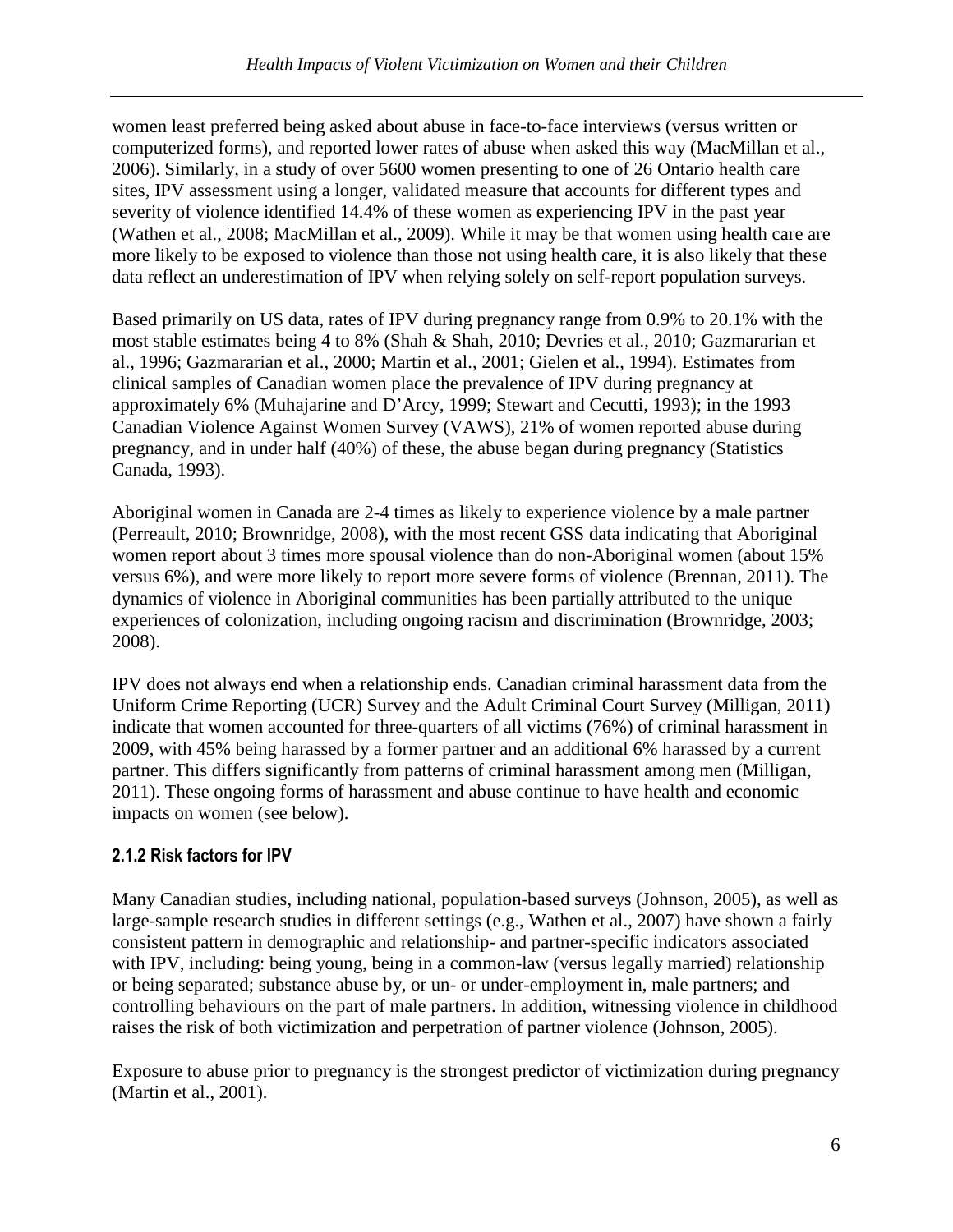## 2.2 Sexual assault of women

Sexual assault, including rape, is defined as "forced sexual activity, an attempt at forced sexual activity, or unwanted sexual touching, grabbing, kissing, or fondling" (Perreault & Brennan 2010). Rates of sexual assault in Canada, as calculated using Statistics Canada's populationbased General Social Survey (GSS), are relatively stable, with a significant increase in the 2009 cycle, as follows: 1999 – 21 per 100,000 (502,000 assaults); 2004 - 21 per 100,000 (546,000 assaults), 2009 - 24 per 100,000 (677,000 assaults), with the majority of reported assaults being the least serious forms (sexual touching, unwanted grabbing, kissing, or fondling) (Perreault & Brennan 2010, Table 6; Dauvergne & Turner 2010). However, rates of sexual assault are almost twice the rate for women as for men, accounting for approximately 70% of all sexual assaults. In just over half (51%) of the cases of self-reported sexual assault, the perpetrator was known to the victim (friend, acquaintance, or neighbour of the victim) (Perreault & Brennan 2010).

#### 2.2.1 Risk factors for sexual assault

Other than being female, which carries 5 times the risk of sexual assault compared to being male, the following have been identified as increasing the risk of sexual assault: being young, attending school, and frequent participation in evening activities (Brennan & Taylor-Butts, 2008).

### 2.3 Child witnessing of IPV & child sexual abuse

[Both of these exposures are considered forms of child maltreatment, therefore for the purposes of describing their epidemiology, they are presented together in this section, since that is the way they are often assessed. In the review of health-specific outcomes, below, they are presented separately.]

The Canadian Incidence Study (CIS) of Reported Child Abuse and Neglect – led by the Public Health Agency of Canada (PHAC) - is a nation-wide study to examine the incidence of reported child maltreatment and the characteristics of the children and families investigated by Canadian child welfare services. It has now completed three cycles, allowing comparison of trends. While five kinds of acts are generally included in studies describing child maltreatment, the present analysis focuses on two of these: child witnessing of IPV, and child sexual abuse (the other forms: child physical abuse, psychological abuse and neglect, are reported in detail in the CIS Report – PHAC, 2010).

Witnessing, by a child, of any incident of threatening behaviour, violence, or abuse (psychological, physical, sexual, financial, or emotional) between adults who are, or have been, intimate partners or family members is defined as a form of child maltreatment (Gilbert et al., 2009), and in the context of this report, another way in which IPV victimization can have short and longer term health impacts.

Child sexual abuse (CSA) is defined as *"a type of maltreatment that refers to the involvement of the child in sexual activity to provide sexual gratification or financial*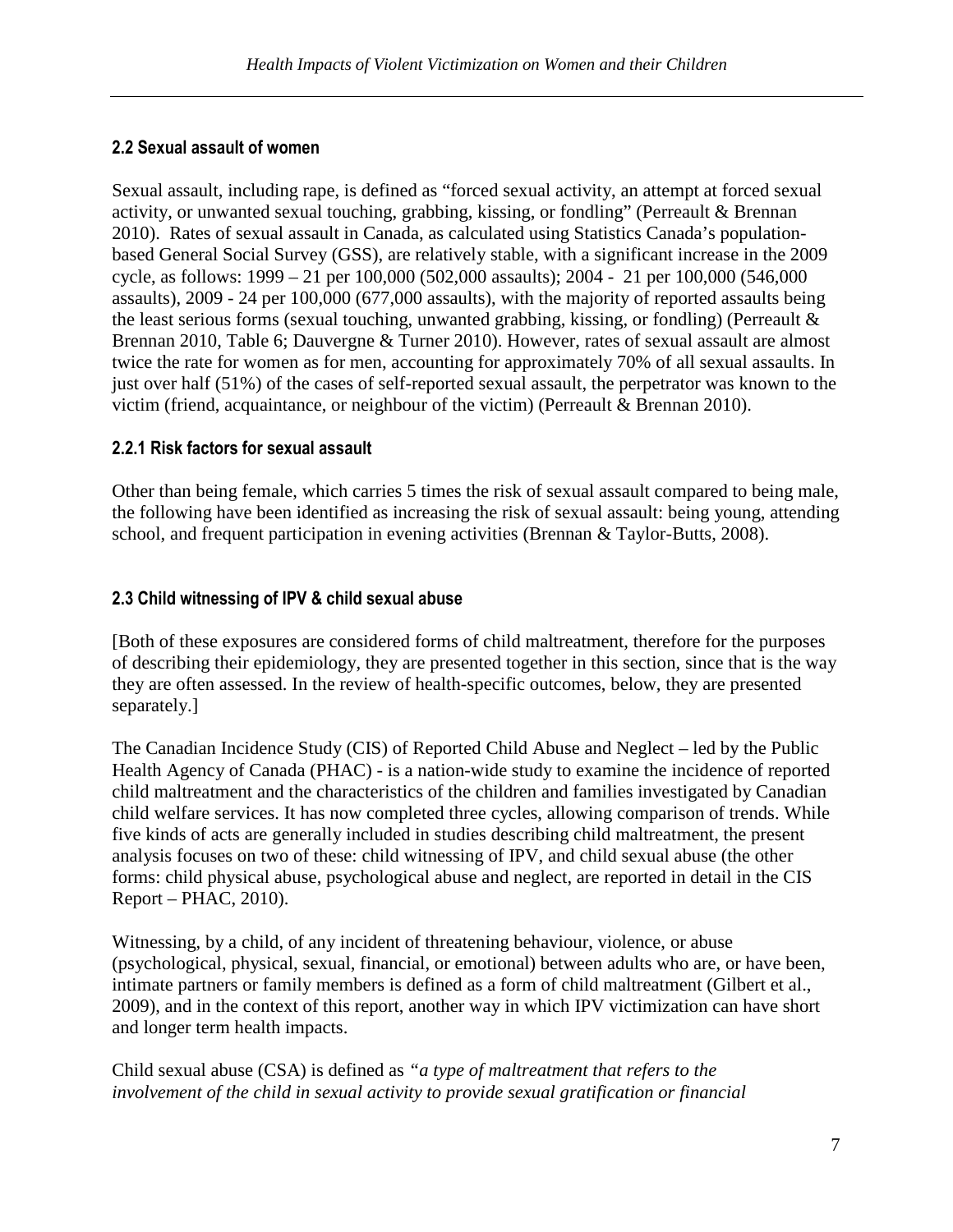*benefit to the perpetrator, including contacts for sexual purposes, molestation, statutory rape, prostitution, pornography, exposure, incest, or other sexually exploitative activities. This can include the risk of sexual abuse."* (U.S. Department of Health and Human Services , 2010)*.* 

The Canadian Incidence Study (PHAC, 2010) found, in 2008, that 34% (25,259) of the over 85,000 substantiated investigations of child maltreatment were specific to witnessing IPV and 3% (2,607) were cases of child sexual abuse. However, as with IPV, official reports are known to underestimate the actual prevalence and incidence of child maltreatment. For example, findings from a large Ontario community-based survey found that 12.8% of females and 4.3% of males reported sexual abuse during childhood (MacMillan et al., 1997). While no Canadian community-based data are available for rates of witnessing IPV, a review of US community studies estimated yearly prevalence of 10–20% (Carlson, 2000), similar to other reviews that put the range of adults who report having witnessed IPV during childhood at 13% to 27% (Gilbert et al., 2009; Osofsky, 2003; Henning et al., 1996; Dube et al., 2002).

Again, the type of reporting methods used in these studies has a significant impact on reported prevalence and incidence. A recent meta-analysis of global studies conducted by Stoltenborgh et al. (2011) examined estimates by type of report, and concluded that "overall estimated CSA prevalence was 127/1000 in self-report studies and 4/1000 in informant studies. Self-reported CSA was more common among female (180/1000) than among male participants (76/1000)."

In terms of trends in the incidence of CSA, the evidence is mixed; some studies have noted that rates of CSA, along with crime rates generally, are declining, particularly in the US (Finkelhor, 2009); however more comprehensive analyses point to differences in trajectories according to type of report, type of abuse and geographic setting (Gilbert et al., 2012).

#### 2.3.1 Risk factors for child witnessing IPV and child sexual abuse

Risks for these kinds of child maltreatment are complex, involving the interplay of child-specific indicators as well as family and community factors. Female children are more likely to be sexually abused than male children, with international studies and reviews from developed countries finding that the prevalence of sexual abuse is 2-4 times higher among girls than boys (Gilbert et al., 2009). The Canadian Incidence Study (PHAC, 2010), reports the following factors, specific to the child's primary caregiver, as being associated with all forms of child maltreatment, including witnessing IPV and CSA: being a victim of IPV (i.e., 46% of substantiated cases of child maltreatment occurred in situations where the primary caregiver was a victim of IPV); having few social supports (39%); having mental health issues (27%); alcohol (21%) and drug (17%) abuse; being a perpetrator of IPV (13%); physical health issues (10%); history of foster care/group home (8%) and cognitive impairment (6%). Household-level risk factors included: social assistance, employment insurance or other benefits (33% of substantiated cases of child maltreatment occurred in situations where the household was in receipt of these income supports); one move in the past 12 months (20%); at least one household hazard (i.e., drugs or drug paraphernalia, unhealthy of unsafe living conditions, weapons in the home) (12%); public housing (11); and two or more moves in the past 12 months (10%) (PHAC, 2010).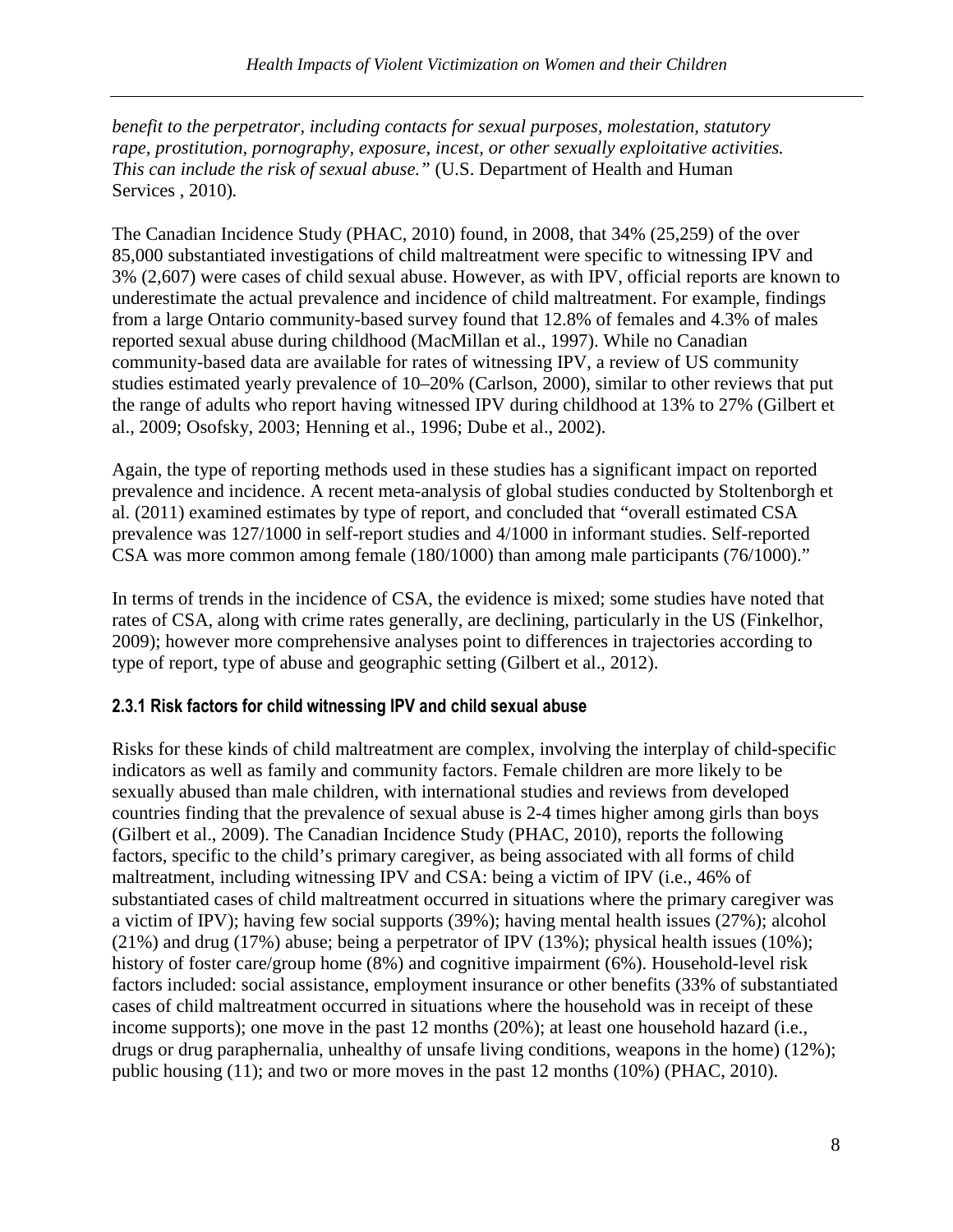## 3. Health Consequences of Violent Victimization

In Canada and worldwide, violence is a significant cause of morbidity and mortality for women aged 15-44 years (WHO, 2005). The long-term health consequences of abuse are well documented and vary by the form (i.e., bilateral couple conflict versus intimate partner terrorism), severity and chronicity of abuse, and by exposure to multiple types of abuse (physical, sexual, psychological) that co-occur and recur across the lifespan. Thus, women's health is affected not only by IPV but also their lifetime cumulative abuse experiences, including other forms or sexual assault and abuse during childhood (Scott-Storey, 2011).

This section provides data on the physical and mental health consequences of the various kinds of violence that are the subject of this report. While there are significant physical health consequences of violence against women and children, including injury, death and specific infectious and chronic diseases, much of the burden of suffering arising from violence exposures manifests itself in acute and chronic mental health conditions. Mental health disorders generally account for 13% of total global disease burden (World Health Organization, 2011), and while the overall prevalence of mental health problems is similar in men and women, women experience almost twice as much depression and anxiety as men (Johnson & Stewart, 2010), differences accounted for, in part, by more negative life events including a greater burden of violent victimization (Astbury & Cabral, 2000; Hegarty, 2011).

As reviewed below, the key types of mental health disorders that have been established, through research, to be associated with violence are mood disorders, primarily depression, anxiety disorders, primarily post-traumatic stress disorder (PTSD), substance use disorders and somatic disorders. These and others referred to below are briefly defined and described in Appendix 1.

Another way that research has assessed the impact of violence, and also the impact of interventions meant to reduce violence, is through the concept of quality of life, specifically health-related quality of life. Data on this kind of outcome is also presented, where available and appropriate.

The section is organized such that the main types of violence exposures – IPV and child witnessing of IPV, along with sexual assault of women and child sexual abuse – are each reviewed in terms of the research available on their physical and mental health consequences. Where available, Canadian data are presented and given priority, but in many cases these data are either not available, or not of sufficient scope and quality to provide a complete picture. In these cases, data from comparable settings and jurisdictions (i.e., USA, UK, Australia) are presented. The goal is to present "best available evidence" for each type of health outcome from relevant jurisdictions, highlighting their strengths and limitations. This will provide insight on what will be 'highly' versus 'probably' versus 'probably not' relevant to Canada, and also where specific knowledge gaps exist.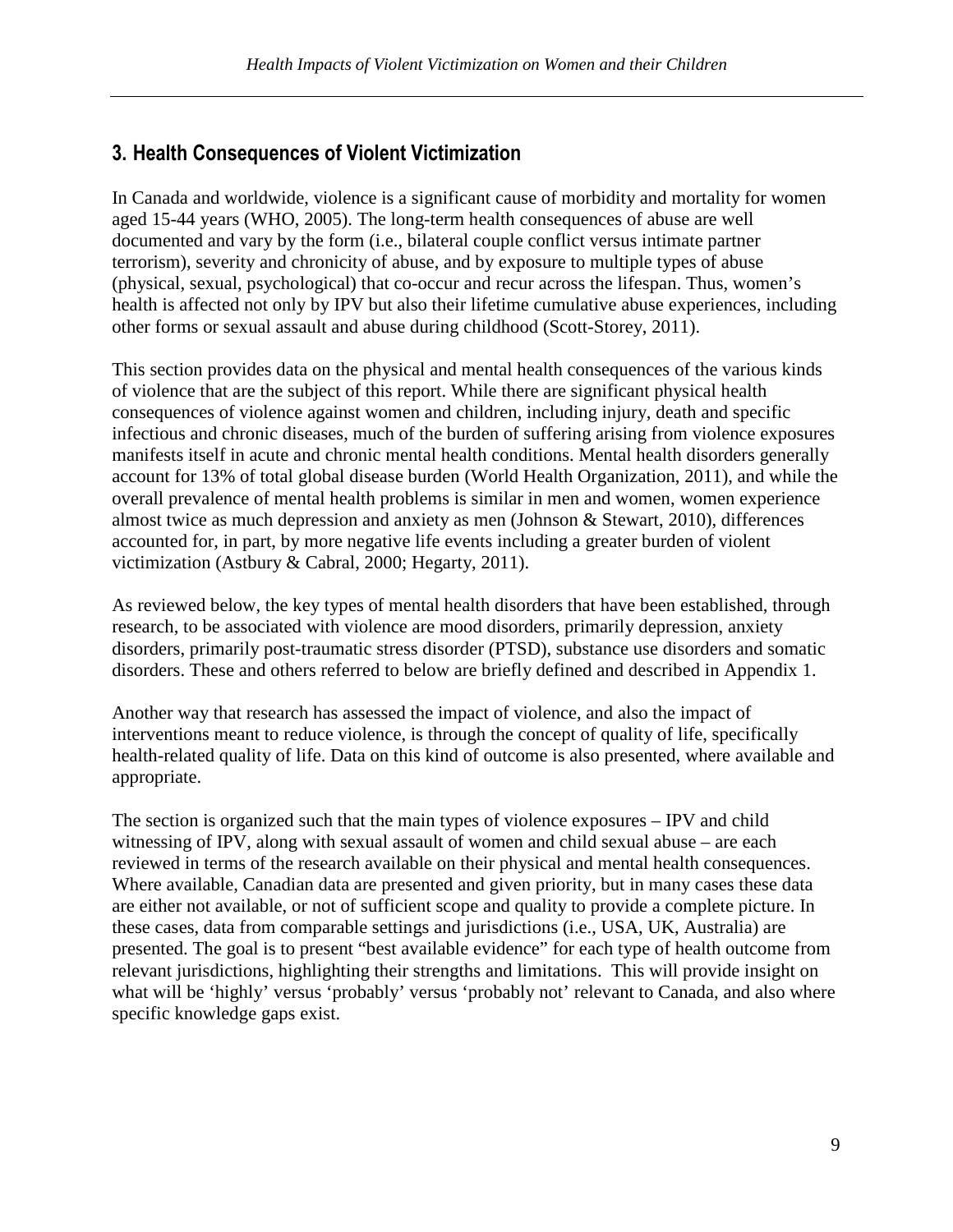## 3.1 Health consequences of intimate partner violence

#### 3.1.1 Physical health consequences

### 3.1.1.1 Injury and Death

Between 2000 and 2009, there were 738 spousal homicides in Canada, representing 16% of all solved homicides and nearly half (47%) of all family-related homicides; women are about three times more likely to be victims of spousal homicide (Statistics Canada, 2011). In 2010, there were 89 victims of homicide by an intimate partner (including a dating partner). However, trends in spousal and dating partner homicide are gradually declining (Statistics Canada, 2011; Hotton Mahoney, 2011). Specifically, the rate of intimate partner homicide decreased 32% from 1980 to 2010 (Hotton Mahoney, 2011). This decline has been attributed to different factors, including improvements in women's socioeconomic status and the increased availability of resources for victims of violence (Dawson et al. 2009; Pottie Bunge 2002; Dugan et al. 1999).

Few comparative studies have examined specific differences in injury patterns indicative of IPV, versus other potential causes (i.e., unintentional injuries). However, a recent systematic review and meta-analysis by researchers at Canada's McMaster University examined all available studies with data comparing injury patterns of those with and without IPV exposures, among women presenting in emergency departments (Wu, Huff & Bhandari, 2010). Wu et al. found that specific injury patterns can differentiate those exposed to IPV versus other kinds of injurious events; specifically head, neck, or facial injuries that were not witnessed (i.e., as would be a car accident); as well, multiple injuries were associated with IPV exposure, whereas thoracic, abdominal, or pelvic injuries, or extremity injuries alone, did not differentiate between abused and non-abused women (Wu et al., 2010). This is consistent with individual, non-comparative studies, which also find that head, especially oral/dental injuries, ocular injuries, strangulation wounds, concussion, internal and external contusions, fractures and open wounds are strongly associated with IPV assaults (WHO, 2005; Fanslow et al., 1998; Sheridan & Nash, 2007).

In Canada, Aboriginal women exposed to IPV are more likely to report injuries than are non-Aboriginal women (59% versus 41%), and they are also more likely to report fearing for their lives (52% versus 31%) (Brannen, 2011).

#### 3.1.1.2 Other physical health outcomes

IPV has been linked to a number of other physical health outcomes, including those related to reproductive health, and chronic and infectious diseases. An international systematic review and meta-analysis by the World Health Organization (WHO) found IPV to be associated with, in addition to the injuries above: chronic pain syndromes (see also below), disability, fibromyalgia, gastrointestinal disorders, irritable bowel syndrome, sleep disorders and general reductions in physical functioning/health-related life quality (AuCoin & Beauchamp, 2007; WHO, 2005).

IPV is also associated with gynaecological disorders, infertility, pelvic inflammatory disease, pregnancy complications/miscarriage, sexual dysfunction, sexually transmitted diseases,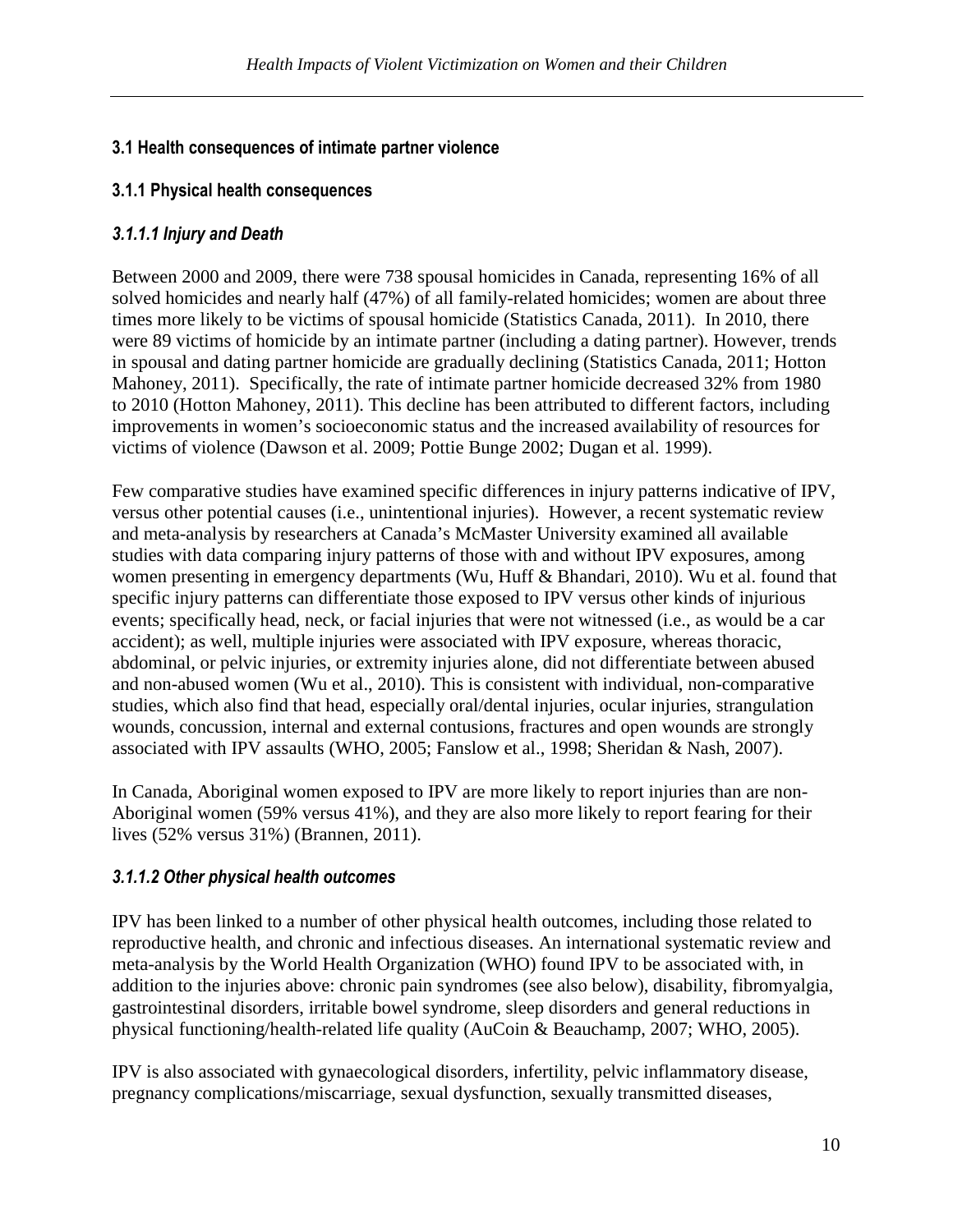including HIV/AIDS, unsafe abortion, and unwanted pregnancy (WHO, 2005). A number of studies of IPV during pregnancy show it to be significantly associated with femicide (Campbell et al., 2003), and causing direct harm to the fetus, which can result in pre-term birth or injury and low birth weight (WHO, 2005; Campbell et al., 1999; Murphy et al., 2001; Shah & Shah, 2010; Cokkinides et al., 1999).

IPV is associated with health risk behaviours, including alcohol and drug abuse, smoking, unsafe sexual behaviour and physical inactivity (WHO, 2005).

## 3.1.2 Mental health consequences

IPV is consistently associated with high rates of depression, anxiety disorders (especially PTSD), protracted disabling sleep disorders, phobias and panic disorder, psychosomatic disorders, and suicidal behaviour and self-harm (see reviews by WHO, 2005 and Jordan et al., 2010). Depression and PTSD are the most prevalent mental health impacts of IPV, with considerable co-morbidity of the two disorders (Jordan et al., 2010, Basile et al., 2004). In a meta-analysis of studies of female IPV victims, the mean prevalence of depression was estimated at 47.6% and of PTSD at 63.8% (3-5, and 5 times the general female population rates, respectively) (Golding, 1999). Loss, feelings of shame and guilt, humiliation, entrapment, and lack of control contribute to the development of poor self-esteem and depression (WHO, 2005; Astbury & Cabral, 2000), findings also seen in the 2004 Canadian General Social Survey (AuCoin & Beauchamp, 2007).

Other studies have also identified increased rates of eating disorders, substance dependence, antisocial personality disorders, and nonaffective psychosis (WHO, 2005; Jordan, 2010; Danielson et al., 1998; Golding, 1999; Afifi et al., 2009; Ehrensaft et al., 2006; Ellsberg et al., 2008; Golding, 1999).

For Aboriginal women with abuse histories, colonization and racism may contribute to higher rates than among non-Aboriginal women, of mental health problems such as depression and substance use (MacMillan et al., 2008; Varcoe and Dick, 2008). However Canadian data from the 2009 General Social Survey indicate that Aboriginal women's self-rated mental and physical health does not differ from that reported by non-Aboriginal women (Brannen, 2011), even though, as indicated above, the frequency and severity of their violence exposures are significantly greater.

Because evidence is mounting that depression and PTSD are pathways by which abuse affects physical health (Sutherland et al., 2002; Weaver & Resnick, 2004; Wuest et al., 2009), addressing mental health effects may be important to preventing physical health problems such as chronic pain or cardiac disease. It has also been found that when violence decreases or is eliminated, physical and mental health both improve (Bybee & Sullivan , 2002). However, simply ending a relationship does not mean that the violence and harassment end, as indicated by the Canadian criminal harassment data presented in Section 1 (Milligan, 2011). Recent Canadian data indicate that the ongoing intrusion of former partners impacts women's health for years after they leave the abusive relationship (Wuest et al., 2009).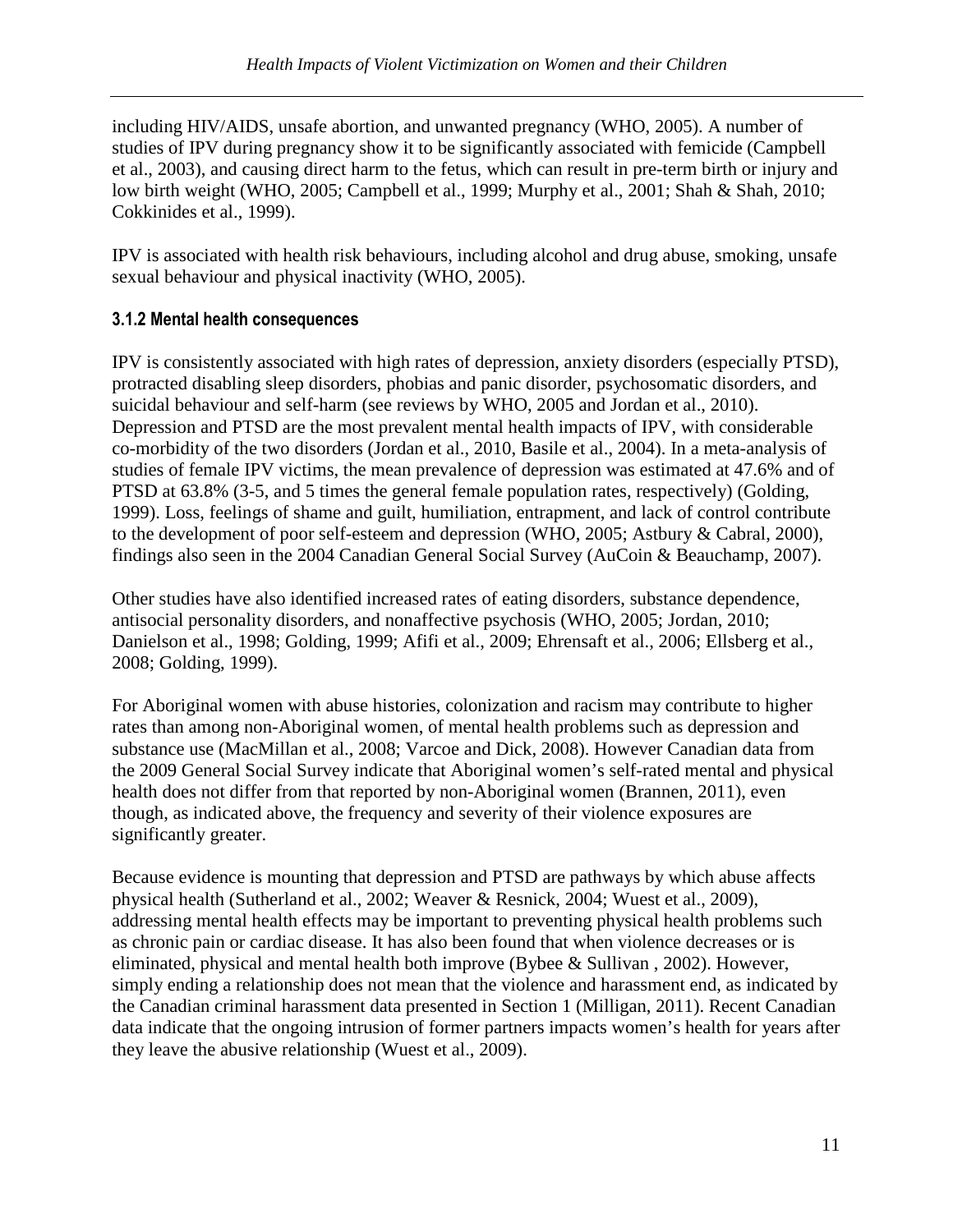### 3.2 Health consequences of sexual assault

Many of the mental and physical health consequences of sexual assault by non-partners mirror those described above, with the significant difference being the generally acute nature of sexual assault, when compared to the more chronic nature of IPV, which often takes multiple forms of physical, sexual and psychological abuse and control. This aspect of chronicity may be why most reviews that evaluate especially the mental health consequences of violent victimization find that IPV has more severe and far ranging consequences on these aspects of women's health. That said, the specific type of sexual assault suffered by a woman, along with any previous history of trauma and abuse, will make each woman's response to victimization unique. Presented below are data from high quality reviews indicating the main types of health consequence of sexual assault of women outside the context of IPV.

### 3.2.1 Physical health consequences

As summarized in the WHO *World Report on Violence and Health* (Krug et al., 2002), "physical force is not necessarily used in rape, and physical injuries are not always a consequence. Deaths associated with rape are known to occur, though the prevalence of fatalities varies considerably across the world. Among the more common consequences of sexual violence are those related to reproductive, mental health and social wellbeing (p. 162)." Thus while Canadian data from the 2004 General Social Survey indicate that most (93%) sexual assaults resulted in no physical injury to the victim, particularly for victims of sexual touching (96%) compared to sexual attack victims (78%) (Brennan & Taylor-Butts, 2008), findings in the WHO Report, which also examined sexual assault in the context of war, etc., did find a link between these kinds of assaults and reproductive health consequences, including pregnancy and gynaecological complications (vaginal bleeding or infection, fibroids, decreased sexual desire, genital irritation, pain during intercourse, chronic pelvic pain and urinary tract infections), along with sexually transmitted diseases, including HIV infection (Krug et al., 2002).

#### 3.2.2 Mental health consequences

The mental health consequences of sexual assault mirror those outlined above for IPV, with depression and anxiety, especially PTSD, being most strongly associated with this kind of victimization (Krug et al., 2002). The WHO Report, which comprehensively examines the full range of violent victimization, across ages, genders, sites (e.g., individuals, families, communities) and countries, and their impact on health, also highlights that social stigma and ostracism among assaulted women is a significant issue, with the related risk of suicidal behaviour.

#### 3.3 Health consequences of child maltreatment and other traumatic exposures in childhood

#### 3.3.1 Child witnessing of IPV

Adverse outcomes that result from witnessing IPV in childhood include an increased risk of psychological, social, emotional and behavioral problems including mood and anxiety disorders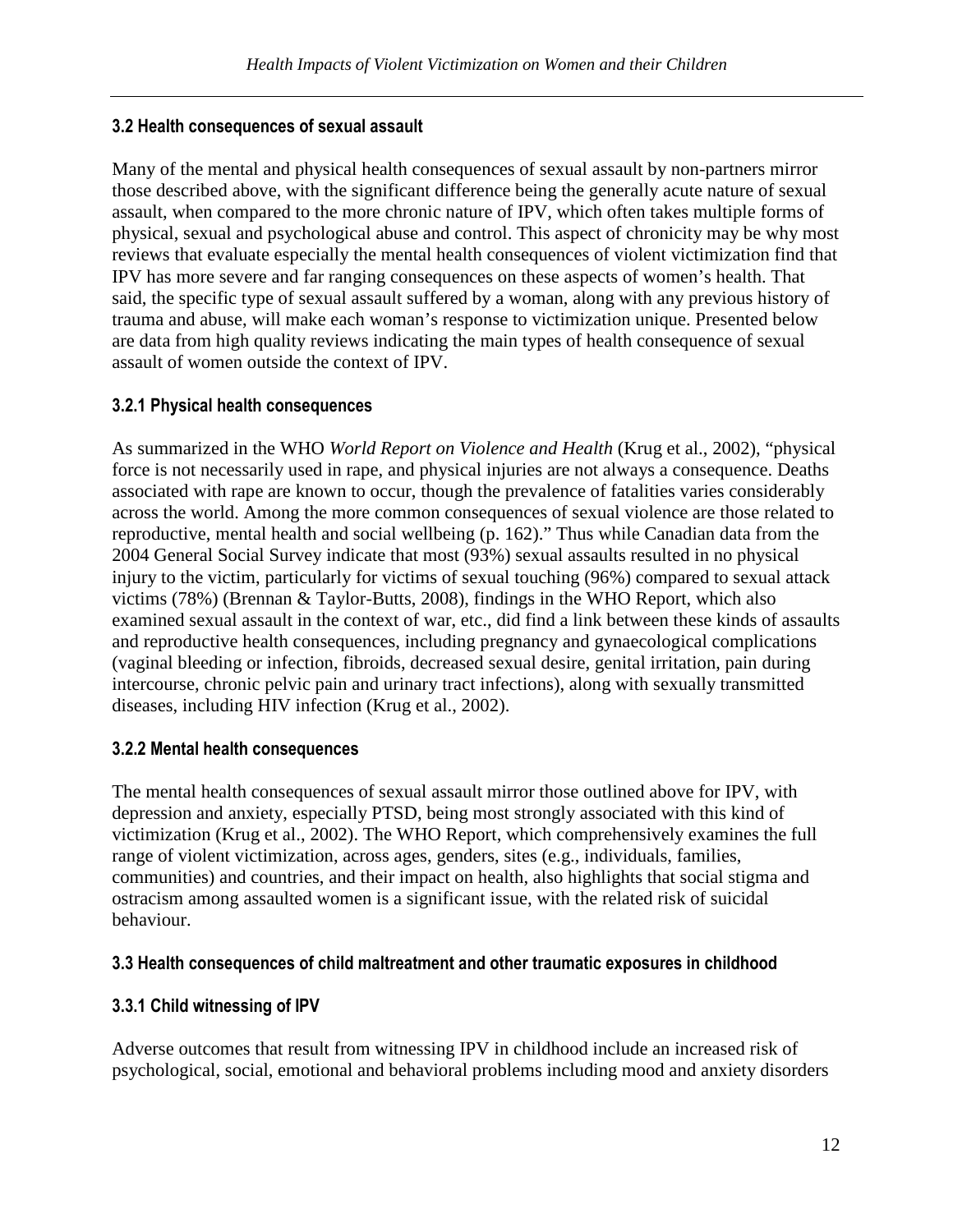(see below), and drug abuse and school-related problems in children and adolescents (Gilbert et al., 2009; Kitzmann et al., 2003; Evans et al., 2008; Osofsky, 2003).

These negative effects may continue into adulthood and become part of an intergenerational cycle of violence (Gilbert et al., 2009; Osofsky, 2003; Dube et al., 2002; Doumas et al., 1994); specifically, children who witness violence in the home are more likely to maltreat their own children (Doumas et al., 1994; Schwartz et al., 2006) and are more likely to have violent dating and intimate relationships as adults (either as victims or perpetrators) (Stith et al., 2000; Ehrensaft et al., 2003; Carr & VanDeusen, 2002). Children exposed to IPV are at increased risk of experiencing other forms of abuse by caregivers (e.g., physical and sexual abuse) (Margolin, 1998; McCloskey et al., 1995).

### 3.3.2 Child sexual abuse

Exposure to CSA is associated with impairment in a broad range of domains, including mental health, physical health, education, criminal behaviour and interpersonal functioning (Gilbert et al., 2009; Friesen et al., 2010), and overlap exists across these domains. For example, a girl who has suffered sexual abuse and is experiencing one or more mental health problems is also at risk for low educational achievement and involvement with the law, among other negative outcomes.

Sexual abuse of girls is associated with both short- and long-term negative effects on mental health, depending on the severity, persistence, and presence of risk and protective factors, both genetic and environmental (Fergusson et al., 1996a,b; Banyard et al., 2001; Putnam, 2003). Of particular note, children who have experienced CSA are at increased risk of exposure to other types of maltreatment, including physical abuse and neglect (Fergusson & Mullen, 1999) and for sexual re-victimization in subsequent years (Roodman & Clum, 2001). Factors associated with more negative outcomes among those exposed to CSA include severity (contact or intercourse compared with non-contact sexual abuse); frequency, duration and the occurrence of other types of maltreatment (Andrew et al., 2004).

CSA is a non-specific risk factor for both internalizing and externalizing disorders in girls and adult women; it is associated with neurobiological dysregulation in both child- and adulthood including alterations in the hypothalamic-pituitary-adrenal (HPA) axis, the sympathetic nervous system and more recently, the immune system (Nunes et al., 2010). Regardless of whether individuals exposed to CSA develop a specific psychiatric disorder, they are at risk for difficulties with affect regulation, impulse control, somatization, cognitive distortions, altered self-perceptions and socialization problems (Putnam, 2003).

Children who have been sexually abused may present with a wide range of symptom patterns, including no symptoms (Kendall-Tackett et al., 1993). In a comprehensive review of studies that involved predominantly samples from sexual abuse assessment or treatment programs, between 21% and 49% were asymptomatic at the time of initial assessment. Sexually abused children were more symptomatic than non-abused children in a broad range of domains that included depression, PTSD, somatic complaints, aggression, behaviour problems and sexualized behaviour. For two other outcomes – suicidal behaviour and poor self-esteem – minimal differences were found.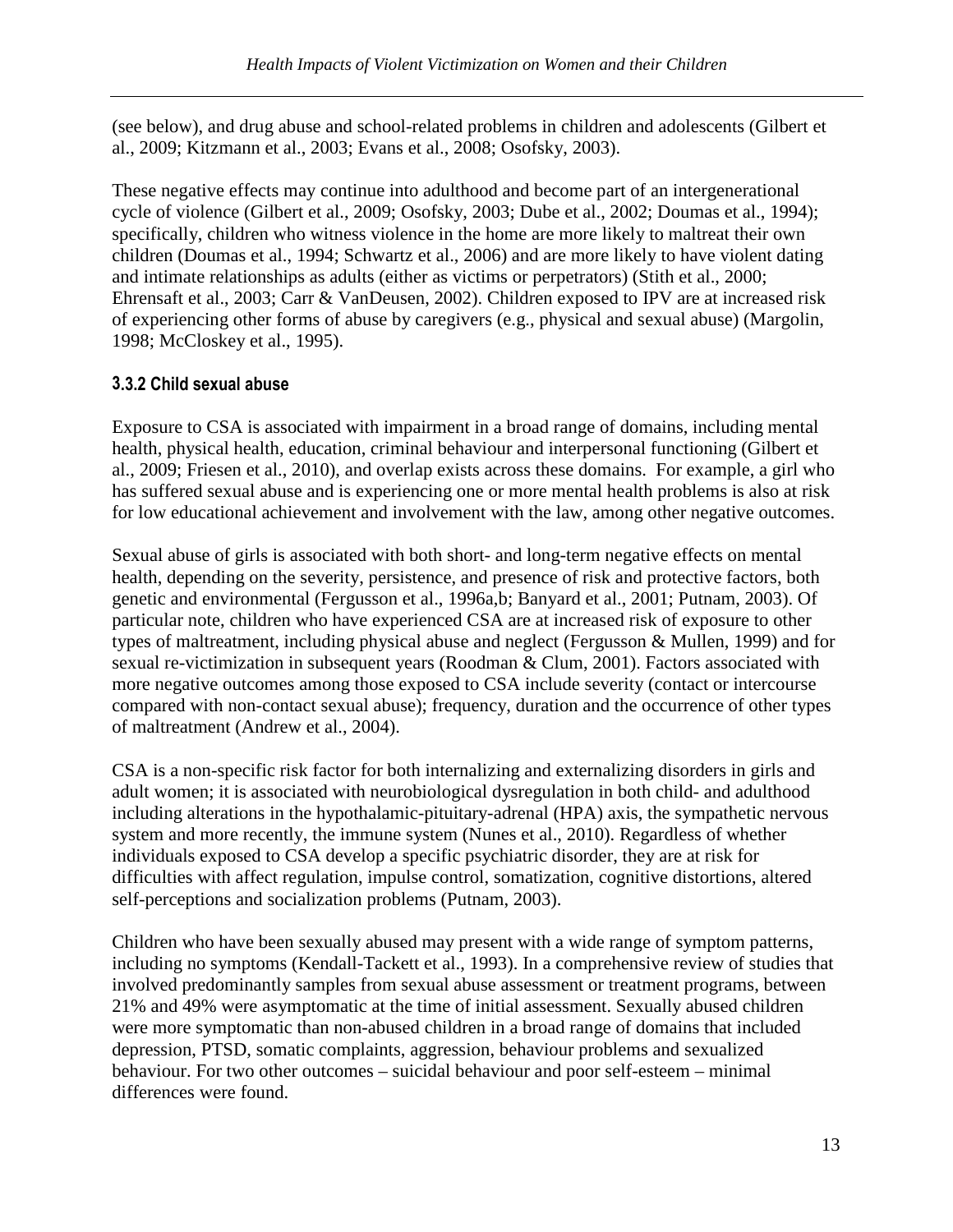CSA has mental health impacts into adulthood (Mullen et al., 2000; Andrew et al., 2004). Among adult women, there is strong evidence of significant associations between CSA and depression, PTSD, panic disorder, drug and alcohol dependence and suicide attempts (Andrew et al., 2004). Other mental health conditions related to CSA exposure include somatization, eating disorders, personality disorders and, more recently, psychotic symptomatology (Maniglio, 2009; Afifi et al., 2011). Most studies have found that although the effect of CSA on mental health problems is reduced when family environment is controlled for, CSA still has a significant association with a broad range of adult mental health outcomes.

Some literature suggests that exposure to CSA is linked with higher risk of impairment among adult women compared with men (MacMillan et al., 2001; Molnar et al., 2001), while others have concluded there is no significant difference (Andrew et al., 2004) or that males have higher rates of impairment for some outcomes (Rhodes et al., 2011). It is clear, however, given the higher prevalence of CSA among girls, that CSA is associated with a higher percentage of disability-adjusted life years for females compared with males (Andrew et al., 2004).

### 3.4 Multiple forms of child maltreatment/adverse childhood experiences

IPV, sexual violence, and child maltreatment often overlap in families (Gilbert et al., 2009; Dong et al., 2004), and, as mentioned above, many studies evaluate the impact of multiple forms of child maltreatment at once, including physical and sexual abuse, neglect and exposure to IPV. While the above sections have identified studies which have looked at the impacts of the two forms of violent victimization of children that are the focus of this report, the next section provides an overview of major studies that have looked more comprehensively at child maltreatment exposures and different kinds of health outcomes across the lifespan.

Data from the Canadian Incidence Study (CIS) of Reported Child Abuse and Neglect (PHAC, 2010) indicate that few cases of substantiated abuse result in physical injury, with 8% reporting some kind of injury, and most of these (6%) being cuts, scrapes and bruises. Disaggregated by type of abuse, these data showed that sexual abuse more often accounted for these injuries (11%) than did witnessing IPV (1%) (physical abuse accounted for 26% of these injuries, emotional abuse 5% and neglect 6%).

In terms of short-term emotional harm, the CIS found that 29% of cases of substantiated abuse result in some form of harm apparent to the assessors (note, these were not clinically diagnosed) including bed-wetting, nightmares and social withdrawal. Disaggregated by type of abuse, these data showed that sexual abuse more often accounted for this kind of harm (47%), which was more severe, than did witnessing IPV (26%) (physical abuse accounted for 26% of emotional harms, emotional abuse 36% and neglect 30%). The CIS does not follow cases to assess longterm consequences of this kind of abuse.

The US Adverse Childhood Experiences  $(ACEs)^1$  Study is a very large, longitudinal study designed to assess the impact into adulthood of exposure to 10 types of ACEs, grouped into three categories that occurred in the participant's first 18 years of life. These ACE categories and

<u>.</u>

<sup>&</sup>lt;sup>1</sup> see http://www.cdc.gov/ace/index.htm for links to reports, summaries, data and methods issues, and publications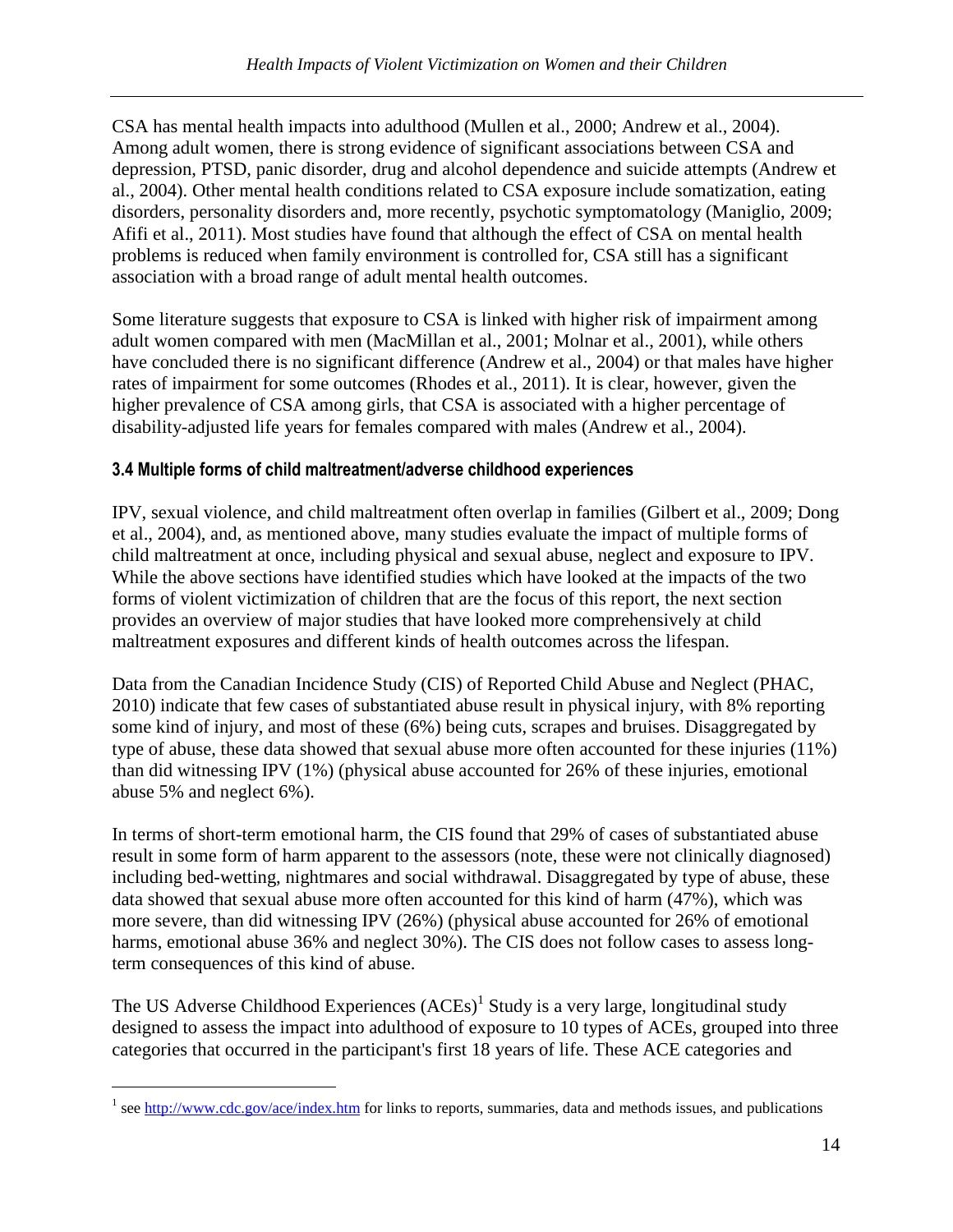events are: 1) emotional, physical or sexual abuse; 2) emotional or physical neglect; and 3) five kinds of household dysfunction: mother treated violently; household substance abuse; household mental illness; parental separation or divorce; incarcerated household member. The ACE Score is calculated by assessing the cumulative exposure to different types of ACE. Generally, the higher the ACE score, the more significant the association with negative health impacts.

The primary findings of various ACE Study analyses indicated the following relationships between ACE exposures and adult health:

- **Physical health**: chronic obstructive pulmonary disease (COPD), ischemic heart disease (IHD), liver disease, sexually transmitted diseases (STDs), fetal death, and unintended and adolescent pregnancies.
- **Mental health**: depression, suicide attempts, sleep disorders, and health-related quality of life.
- **Health risk behaviours**: alcoholism and alcohol abuse, illicit drug use, risk for intimate partner violence, multiple sexual partners, smoking and early initiation of smoking, and early initiation of sexual activity.

While the ACE cohort sample is very large (over 17,000 participants), and follows people longitudinally, the sample was drawn from a US Health Management Organization (HMO) population, which might limit its generalizability to other groups, for example more poor or marginalized people without health insurance (in the US context), or to other countries with different health systems.

# 4. Synthesis and Conclusions

#### 4.1 Summary of evidence

#### 4.1.1 IPV and its impact on women & children's health

- IPV remains a significant cause of death and injury among Canadian women, with certain groups, in particular Aboriginal women, experiencing more, and more severe forms of, violence.
- Other physical health problems associated with IPV exposure include chronic pain, disability, fibromyalgia, gastrointestinal disorders, irritable bowel syndrome, sleep disorders and general reductions in physical functioning/health-related life quality. Recent analyses indicate that IPV may be associated with cardiac disease.
- In terms of women's reproductive health, IPV is associated with gynaecological disorders, infertility, pelvic inflammatory disease, pregnancy complications/miscarriage, sexual dysfunction, sexually transmitted diseases, including HIV/AIDS, unsafe abortion, and unwanted pregnancy.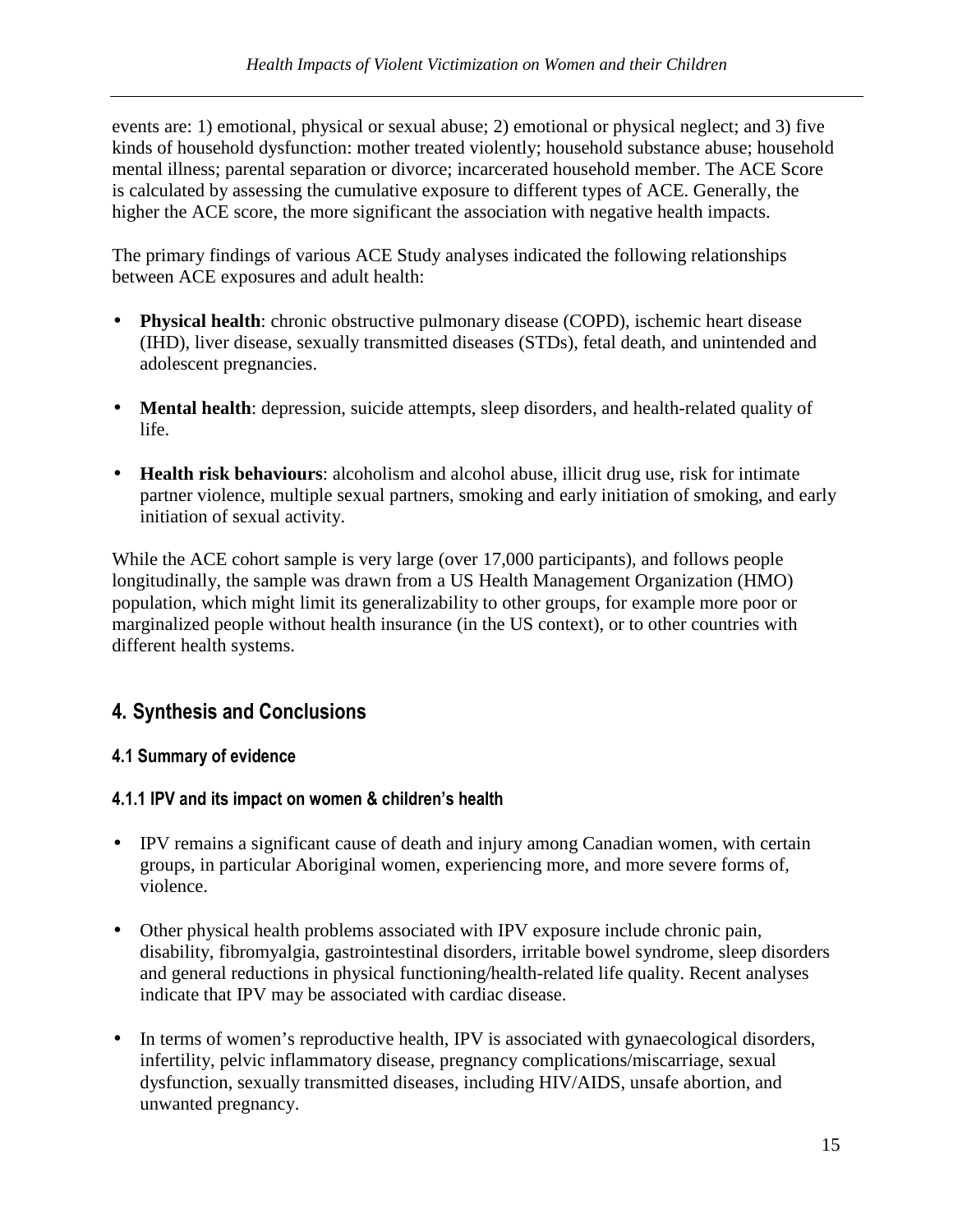- IPV during pregnancy is associated with femicide, and causing direct harm to the fetus, which can result in pre-term birth or injury and low birth weight.
- Adverse outcomes that result from witnessing IPV in childhood include an increased risk of psychological, social, emotional and behavioral problems including mood and anxiety disorders, and drug abuse and school-related problems in children and adolescents.
- IPV is consistently associated with high rates of depression, anxiety disorders (especially PTSD), protracted disabling sleep disorders, phobias and panic disorder, psychosomatic disorders, and suicidal behaviour and self-harm, eating disorders, substance dependence, antisocial personality disorders, and nonaffective psychosis.
- For Aboriginal women with abuse histories, rates of these conditions, especially depression, may be higher, though Aboriginal women exposed to violence self-rate their health at the same levels as do non-Aboriginal women.
- IPV exposure is associated with health risk behaviours, including alcohol and drug abuse, smoking, unsafe sexual behaviour and physical inactivity

### 4.1.2 Sexual assault of women

- Most sexual assaults do not result in physical injury however when they do, they may impact reproductive health, including pregnancy and gynaecological complications (vaginal bleeding or infection, fibroids, decreased sexual desire, genital irritation, pain during intercourse, chronic pelvic pain and urinary tract infections), along with sexually transmitted diseases, including HIV infection.
- The mental health consequences of sexual assault mirror those outlined above for IPV, with depression and anxiety, especially PTSD, being most strongly associated with this kind of victimization. Stigmatization may lead to increased rates of suicidal behaviour.

#### 4.1.3 Child sexual abuse

- Exposure to CSA is associated with impairment in a broad range of domains, including mental health, physical health, education, criminal behaviour and interpersonal functioning.
- Sexual abuse of girls is associated with both short- and long-term negative effects on mental health, depending on the severity, persistence, and presence of risk and protective factors, both genetic and environmental.
- CSA is a non-specific risk factor for both internalizing and externalizing disorders in girls and adult women; it is associated with neurobiological dysregulation in both child- and adulthood including alterations in the hypothalamic-pituitary-adrenal (HPA) axis, the sympathetic nervous system and more recently, the immune system.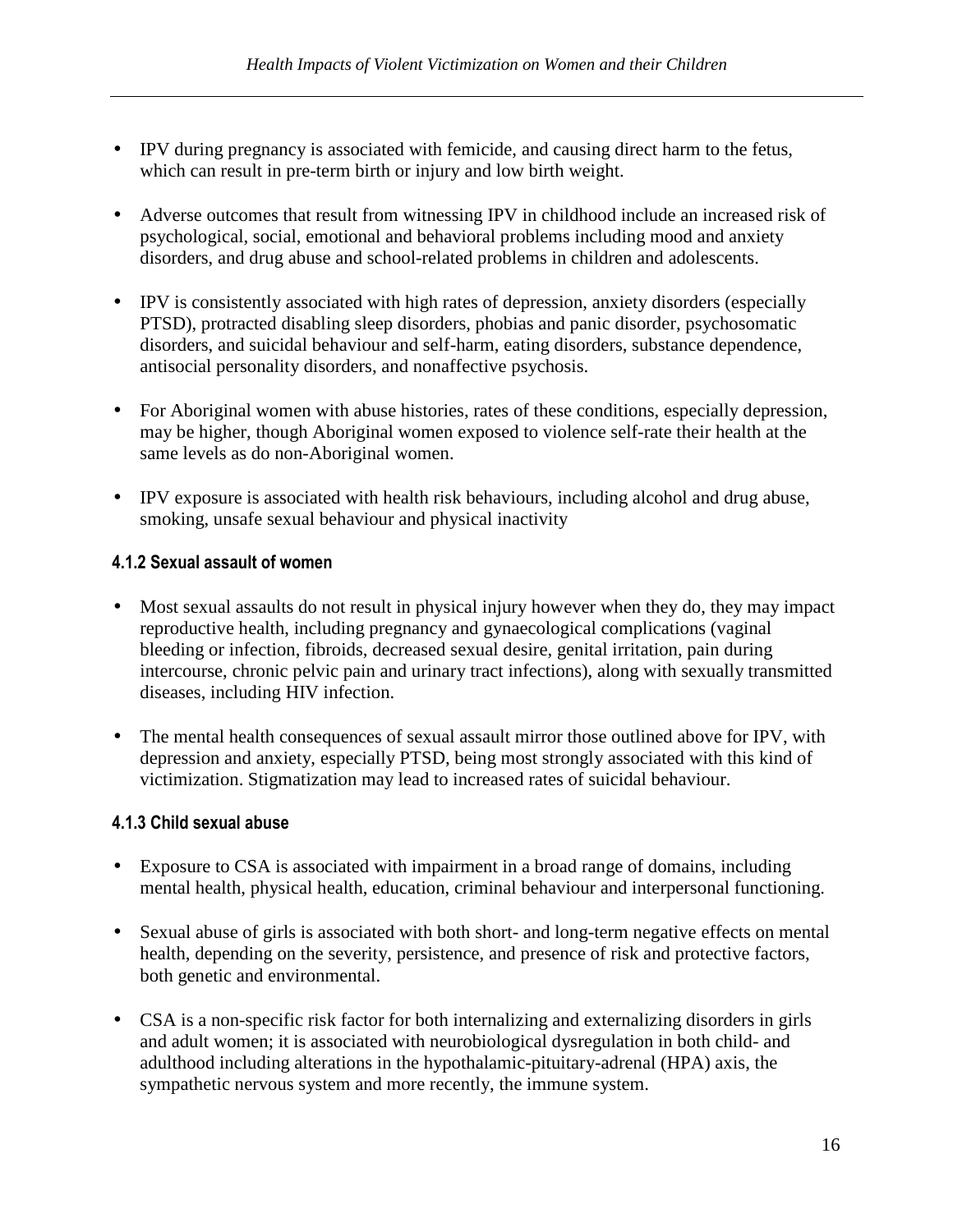• CSA has mental health impacts into adulthood. Among adult women, there is strong evidence of significant associations between CSA and depression, PTSD, panic disorder, drug and alcohol dependence and suicide attempts.

#### 4.1.4 Multiple forms of child maltreatment/adverse childhood experiences

- Exposure to multiple forms of child maltreatment results in short-term emotional harm, manifested by such behaviours as bed-wetting, nightmares and social withdrawal.
- Longer-term consequences can include:
	- o physical health impairment, including chronic obstructive pulmonary disease (COPD), ischemic heart disease (IHD), liver disease, sexually transmitted diseases (STDs), fetal death, and unintended and adolescent pregnancies.
	- o mental health impairment including depression, suicide attempts, sleep disorders, and health-related quality of life.
	- o health risk behaviours including alcoholism and alcohol abuse, illicit drug use, risk for intimate partner violence, multiple sexual partners, smoking and early initiation of smoking, and early initiation of sexual activity.

### 4.2 Conclusions

There is growing evidence of the strong links between violence against women and children and significant physical and mental health impairment, and risky health behaviours. These are prevalent among children, youth and adults victimized during childhood and/or adulthood. Certain groups, for example Canada's Aboriginal women, are at increased risk of more, and more severe, violence, and potentially more significant health impacts.

While physical injuries and death form an important sub-set of the health impacts of violence, the more prevalent consequences are longer-term mental health problems, which in turn contribute to health risks as well as increasing the likelihood of being a violent offender or being re-victimized at a later point in time. As well, newer research points to the longer term chronic diseases associated with violent victimization, including gastrointestinal disorders, chronic pain, and cardiac disease.

The present report focused on the burden of suffering of several forms of violence victimization of women and children, in particular the prevalence, incidence and risk factors for these kinds of violence, and their physical and mental health consequences. The report did not endeavour to summarize the literature on health and other (e.g., social service, justice) interventions for these kinds of abuse – i.e., what can be done to prevent them in the first place, or to prevent recurrence or impairment after exposure.

Briefly, while more is known in some intervention areas (i.e., child maltreatment, see MacMillan et al., 2009b), little evidence exists for interventions in others (e.g., IPV, see Wathen & MacMillan, 2003; Ramsay et al., 2009). A full review of interventions is beyond the scope of this report.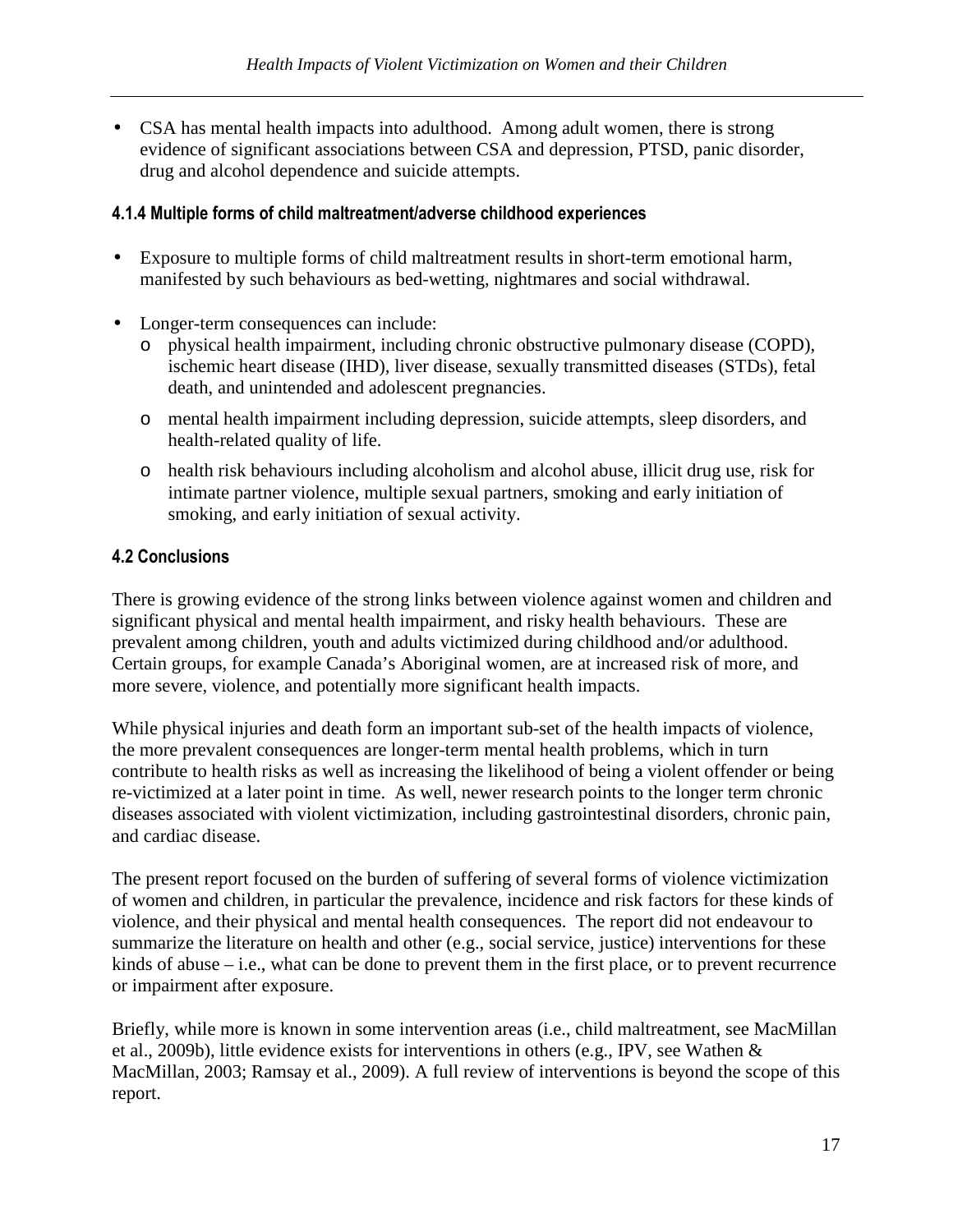#### References

- Afifi TO, MacMillan H, Cox BJ, Asmundson GJ, Stein MB, Sareen J. (2009). Mental health correlates of intimate partner violence in marital relationships in a nationally representative sample of males and females. *Journal of Interpersonal Violence*, 24, 1398-417.
- Afifi TO, Mather A, Boman J, Fleisher W, Enns MW, Macmillan H, Sareen J. (2011). Childhood adversity and personality disorders: results from a nationally representative population-based study. *Journal of Psychiatric Research*, 45(6), 814-22.
- Andrew G, Corry J, Slade T, Issakidis C, Swanston H. (2004). *Child sexual abuse: Comparative quantification of health risks*. Geneva: World Health Organization.
- Ansara DL, Hindin MJ. (2010). Formal and informal help-seeking associated with women's and men's experiences of intimate partner violence in Canada. *Social Science & Medicine,*  70(7):1011-1018.
- Ard KL, Makadon HJ. (2011). Addressing intimate partner violence in lesbian, gay, bisexual, and transgender patients. *Journal of General Internal Medicine*, 26(8), 930-3.
- Astbury J, Cabral M. (2000). *Women's mental health: An evidenced-based review.* Geneva: World Health Organization.
- AuCoin, K., Beauchamp, D. (2007). *Impacts and Consequences of Victimization, GSS 2004*. *Juristat*. Statistics Canada, Canadian Centre for Justice Statistics. Catalogue no. Catalogue no. 85-002-XIE, Vol. 27, no. 1. Accessed April 25, 2012: http://publications.gc.ca/Collection-R/Statcan/85-002-XIE/85-002-XIE2007001.pdf.
- Balsam KF, Lehavot K, Beadnell B. Sexual revictimization and mental health: a comparison of lesbians, gay men, and heterosexual women. (2011). *Journal of Interpersonal Violence*, 26(9), 1798-814.
- Banyard VL, Williams LM, Siegel JA. (2001). The long-term mental health consequences of child sexual abuse: an exploratory study of the impact of multiple traumas in a sample of women. *Journal of Traumatic Stress*, 14(4), 697-715.
- Basile KC, Arias I, Desai S, Thompson MP. (2004). The differential association of intimate partner physical, sexual, psychological, and stalking violence and posttraumatic stress symptoms in a nationally representative sample of women. *Journal of Traumatic Stress,*  17(5):413-421.
- Black, M.C, Breiding, M.J. (2008). *Adverse Health Conditions and Health Risk Behaviors Associated with Intimate Partner Violence -- United States, 2005*. CDC-MMWR, 57:113-7.
- Brennan, S. (2011). Violent victimization of Aboriginal women in the Canadian provinces, 2009. Statistics Canada, Canadian Centre for Justice Statistics Profile Series. Catalogue no. 85-002-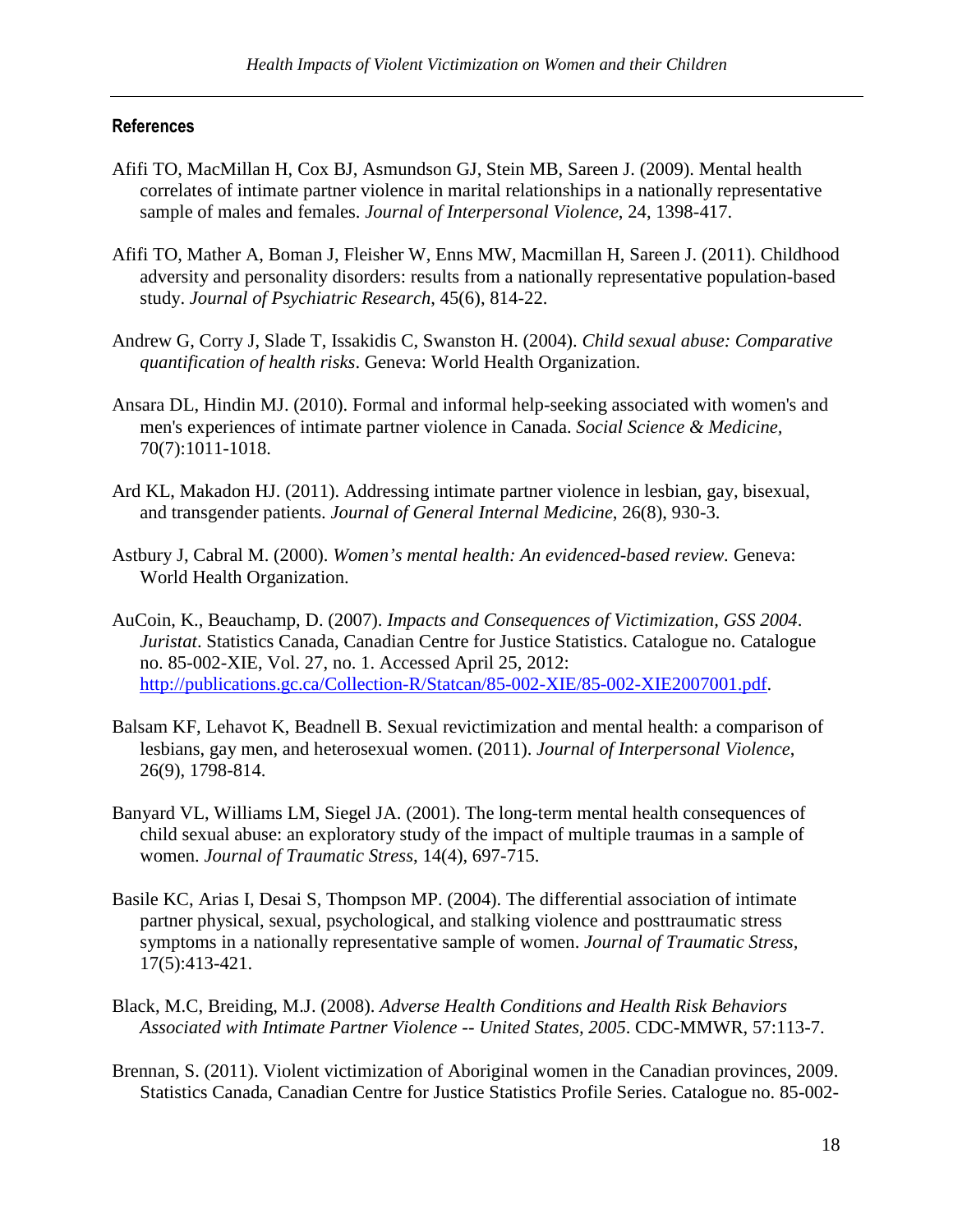X. Accessed April 16, 2012 at http://www.statcan.gc.ca/pub/85-002 x/2011001/article/11439-eng.htm.

- Brennan, S., Taylor-Butts, A. (2008). *Sexual Assault in Canada, 2004*. Statistics Canada, Canadian Centre for Justice Statistics Profile Series. Catalogue no. 85F0033M, no. 19. Accessed March 6, 2012 at: http://www.statcan.gc.ca/pub/85-002-x/2010002/article/11292 eng.htm.
- Brownridge, D.A. (2003). Male partner violence against Aboriginal women in Canada: An empirical analysis. *Journal of Interpersonal Violence,*18(1):65-83.
- Brownridge, D.A. (2008). Understanding the elevated risk of partner violence against Aboriginal women: A comparison of two nationally representative surveys of Canada. *Journal of Family Violence.*;23(5):353-367.
- Bybee DI, Sullivan CM. (2002). The process through which an advocacy intervention resulted in positive change for battered women over time. *American Journal of Community Psychology*, 30, 103-32.
- Campbell J, Torres S, Ryan J, King C, Campbell DW, Stallings RY et al. (1999). Physical and nonphysical partner abuse and other risk factors for low birth weight among full term and preterm babies: a multiethnic case-control study. *American Journal of Epidemiology*, 150:714-26.
- Campbell JC, Webster D, Koziol-McLain J, Block C, Campbell D, Curry MA, et al. (2003). Risk factors for femicide in abusive relationships: results from a multisite case control study. *American Journal of Public Health,* 93:1089-97.
- Carlson BE. (2000). Children exposed to intimate partner violence: research findings and implications for intervention. *Trauma Violence Abuse* 1: 321–40.
- Carr JL, VanDeusen KM. (2002). The relationship between family of origin violence and dating violence in college men. *Journal of Interpersonal Violence*, 17:630-46.
- Centers for Disease Control and Prevention: National Center for Injury Prevention. (2011). *Understanding Intimate Partner Violence: Fact Sheet*. [online]. Available: http://www.cdc.gov/violenceprevention/pdf/IPV\_factsheet-a.pdf
- Cohen MM, MacLean H. (2004). Violence against Canadian women. In: Desmeules M, Stewart D, Kazanjian A, Maclean H, Payne J, Vissandjée B, eds. *Women's Health Surveillance Report: A Multidimensional Look at the Health of Canadian Women.* Ottawa: Canadian Institute for Health Information.
- Cokkinides VE, Coker AL, Sanderson M, Addy C, Bethea L. (1999). Physical violence during pregnancy: maternal complications and birth outcomes. *Obstetrics and Gynecology,* 93(1), 661-6.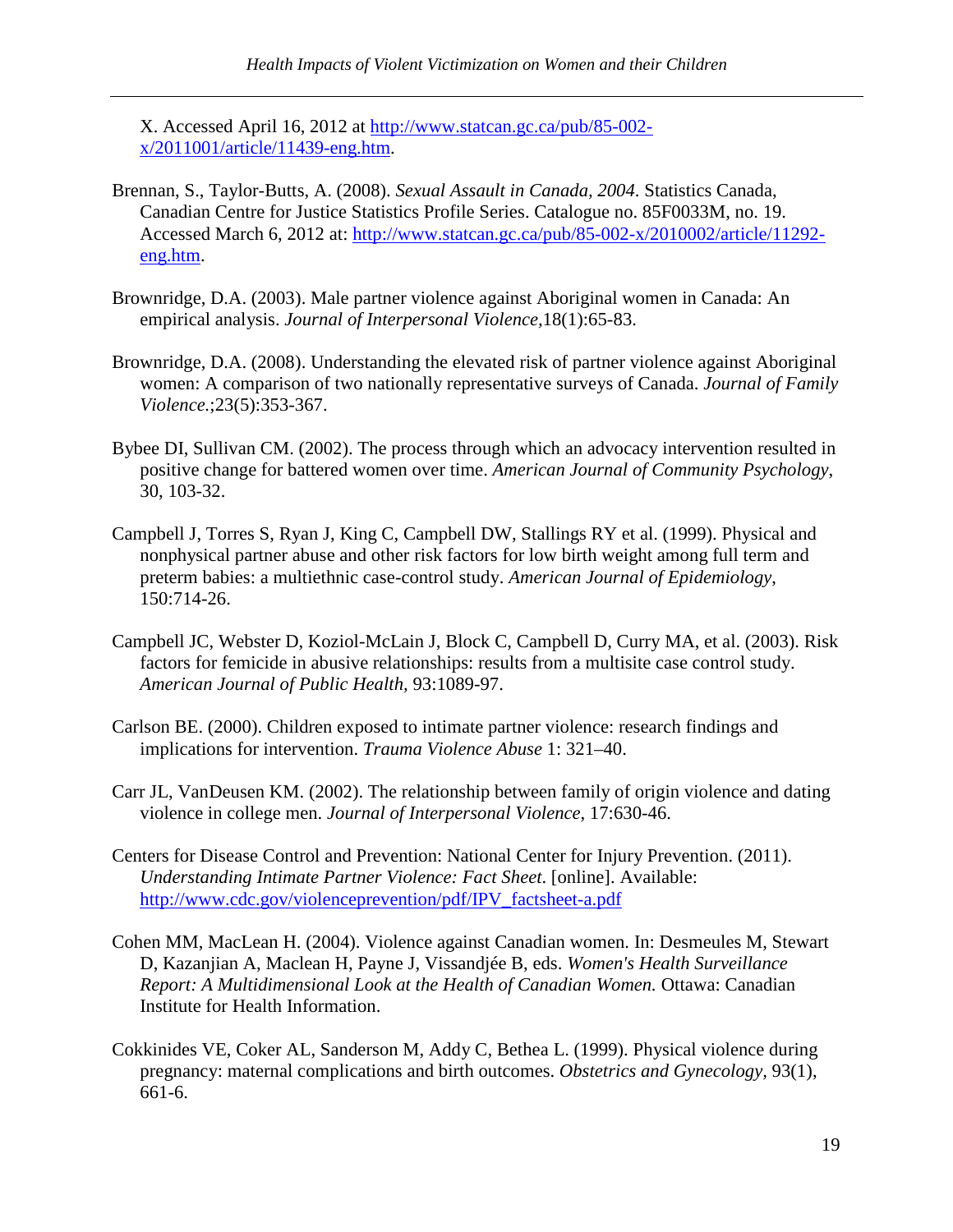- Danielson KK, Moffitt TE, Caspi A, Silva PA. (1998). Comorbidity between abuse of an adult and DSM-III-R mental disorders: evidence from an epidemiological study. *American Journal of Psychiatry*, 155:131-3.
- Dauvergne, M., Turner, J. (2010). Police-reported crime statistics in Canada, 2009. *Juristat*. Statistics Canada, Canadian Centre for Justice Statistics. Catalogue no. 85-002-X, Vol. 30, no.2. Accessed March 6, 2012 at: http://www.statcan.gc.ca/pub/85-002x/2010002/article/11292-eng.htm.
- Dawson, M., V. Pottie Bunge and T. Baldé. (2009). National trends in intimate partner homicides: explaining declines in Canada, 1976 to 2001. *Violence Against Women*, 15(3).
- Devries KM, Kishor S, Johnson H, Stöckl H, Bacchus LJ, Garcia-Moreno C, Watts C. (2010). Intimate partner violence during pregnancy: analysis of prevalence data from 19 countries. *Reproductive Health Matters,* 18:158-70.
- Dong M, Anda RF, Felitti VJ et al. (2004). The interrelatedness of multiple forms of childhood abuse, neglect and household dysfunction. *Child Abuse & Neglect*, 28:771-84.
- Doumas D, Margolin G, John RS. (1994). The intergenerational transmission of aggression across three generations. *Journal of Family Violence*, 9:157-75.
- Dube SR, Anda RF, Felitti VJ, Edwards VJ, Williamson DF. (2002). Exposure to abuse, neglect, and household dysfunction among adults who witnessed intimate partner violence as children: implications for health and social services. *Violence & Victims*, 17:3-17.
- Dugan, L., D. S. Nagin and R. Rosenfield. (1999). Explaining the decline in intimate partner homicide: the effects of changing domesticity, women's status, and domestic violence resources. *Homicide Studies*, 3(3), 187-214.
- Eaton L, Kaufman M, Fuhrel A, et al. (2008). Examining factors co-existing with interpersonal violence in lesbian relationships. *Journal of Family Violence,* 23(8):697-705.
- Ehrensaft MK, Cohen P, Brosn J, Smailes E, Chen H, Johnson JG. (2003). Intergenerational transmission of partner violence: a 20-year prospective study. *Journal of Consulting and Clinical Psychology*, 71:741-53.
- Ehrensaft MK, Moffitt TE, Caspi A. (2006). Is domestic violence followed by an increased risk of psychiatric disorders among women but not among men? A longitudinal cohort study. *American Journal of Psychiatry,* 163:885-92.
- Ellsberg M, Jansen HA, Heise L, Watts CH, Garcia-Moreno C. (2008). WHO Multi-country Study on Women's Health and Domestic Violence against Women Study Team. Intimate partner violence and women's physical and mental health in the WHO multi-country study on women's health and domestic violence: an observational study. *Lancet*, 371:1165-72.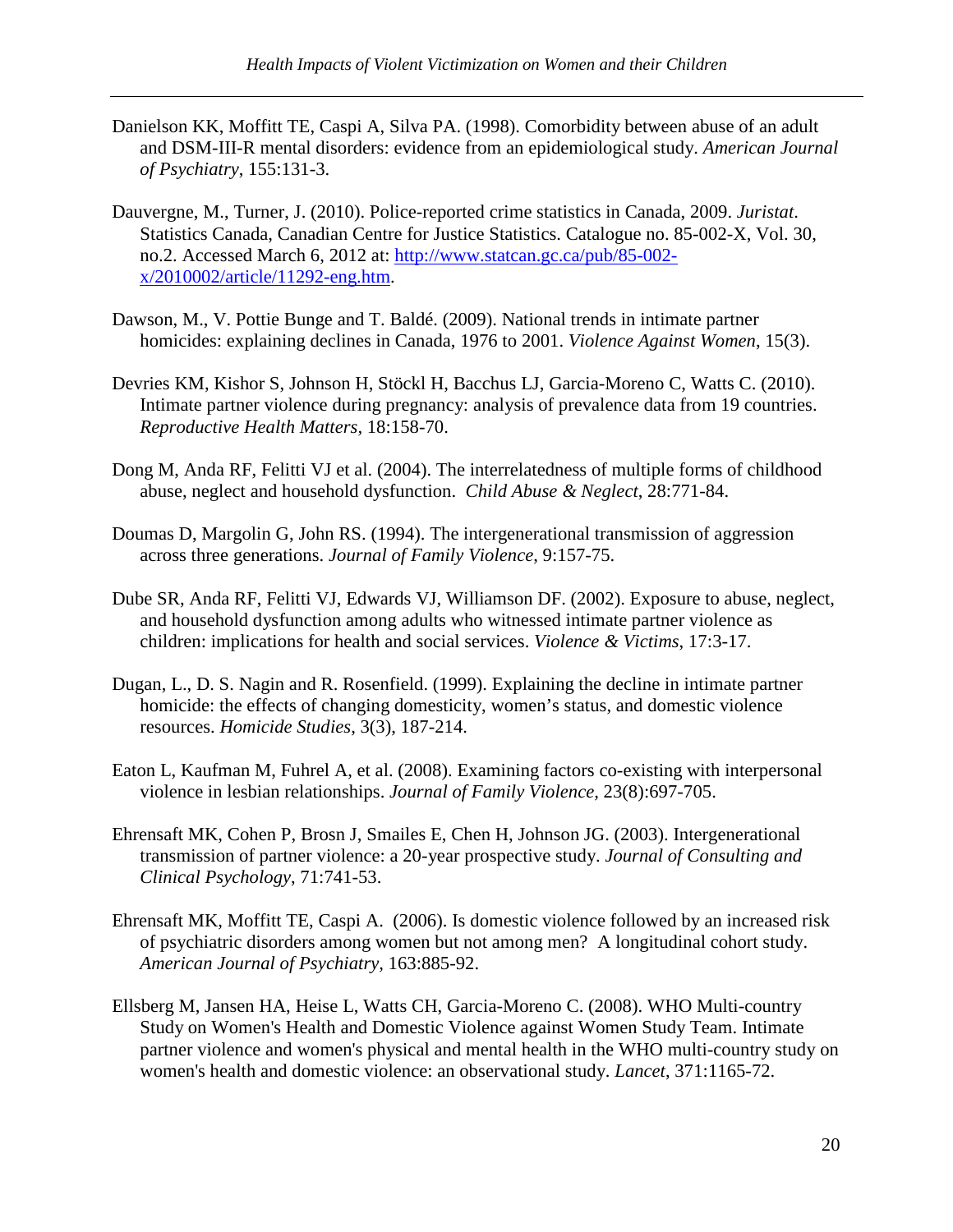- Evans SE, Davies C, DiLillo D. (2008). Exposure to domestic violence: A meta-analysis of child and adolescent outcomes. *Aggressive and Violent Behavior*, 13:131-40.
- Fanslow JL, Norton RN, Spinola CG. (1998). Indicators of assault-related injuries among women presenting to the emergency department. *Annals of Emergency Medicine*, 32(3 Pt 1):341-8.
- Fergusson DM, Horwood LJ, Lynskey MT. (1996a). Childhood sexual abuse and psychiatric disorder in young adulthood: II. Psychiatric outcomes of childhood sexual abuse. *Journal of the American Academy of Child and Adolescent Psychiatry*, 35(10):1365-74.
- Fergusson DM, Lynskey MT, Horwood LJ. (1996b). Childhood sexual abuse and psychiatric disorder in young adulthood: I. Prevalence of sexual abuse and factors associated with sexual abuse. *Journal of the American Academy of Child and Adolescent Psychiatry*, 35(10):1355- 64.
- Fergusson DM, Mullen PE. (1999). *Childhood Sexual Abuse: An Evidence Based Perspective*. Thousand Oaks, Sage.
- Finkelhor D. (2009). The prevention of childhood sexual abuse. *Future of Children*, 19(2):169- 94.
- Friesen MD, Woodward LJ, Horwood LJ, Fergusson DM. (2010). Childhood exposure to sexual abuse and partnership outcomes at age 30. *Psychological Medicine*, 40(4):679-88.
- Garcia-Moreno C, Watts C. (2011). Violence against women: an urgent public health priority. *Bulletin of the World Health Organization*, 89:2.
- Gazmararian JA, Lazorick S, Spitz AM, Ballard TJ, Saltzman LE, Marks JS. (1996). Prevalence of violence against pregnant women. *Journal of the American Medical Association*, 275:1915-20.
- Gazmararian JA, Petersen R, Spitz AM, Goodwin MM, Saltzman LE, Marks JS. (2000). Violence and reproductive health: current knowledge and future research directions. *Maternal and Child Health Journal*, 4:79–84.
- Gielen AC, O'Campo PJ, Faden RR, Kass NE, Xue X. (1994). Interpersonal conflict and physical violence during the childbearing years. *Social Science and Medicine*, 39:781-7.
- Gilbert R, Widom CS, Browne K, Fergusson D, Webb E, Janson S. (2009). Burden and consequences of child maltreatment in high-income countries. *Lancet*, 373:68-81.
- Gilbert R, Fluke J, O'Donnell M, Gonzalez-Izquierdo A, Brownell M, Gulliver P, Janson S, Sidebotham P. (2012). Child maltreatment: variation in trends and policies in six developed countries. Lancet, 379(9817):758-72.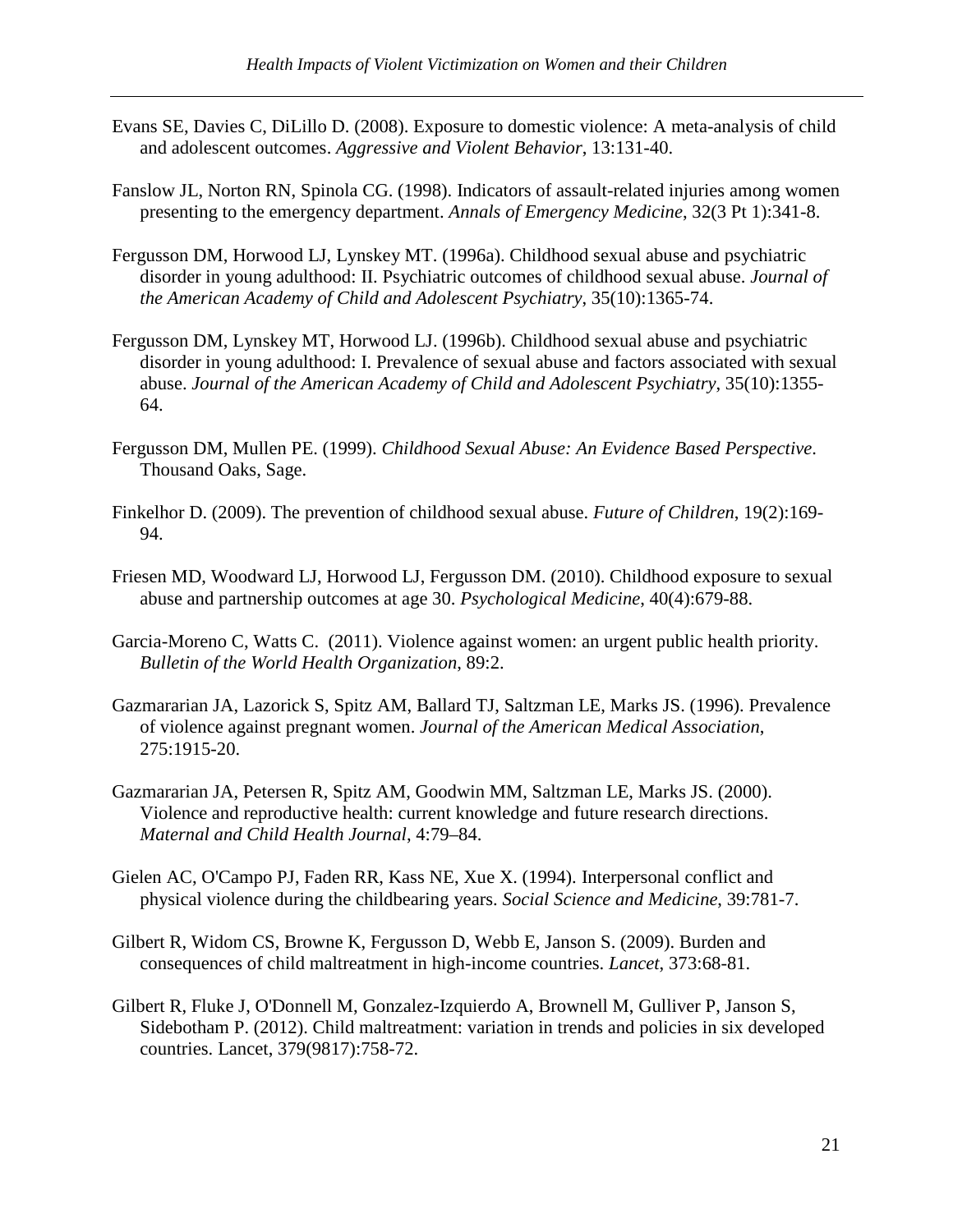- Golding JM. (1999). Intimate partner violence as a risk factor for mental disorders: A metaanalysis. *Journal of Family Violence,* 6:81-95.
- Hegarty KL. (2011). The relationship between abuse and depression. *Nursing Clinics of North America,* 46(4):437-444.
- Henning K, Leitenberg H, Coffey P, Turner T, Bennett RT. (1996). Long-term psychological and social impact of witnessing physical conflict between parents. *Journal of Interpersonal Violence*, 11:35-51.
- Hotton Mahony, T. (2011). Homicide in Canada, 2010. *Juristat.* Statistics Canada catalogue no. 85-002-X. Accessed March 20, 2012 at http://www.statcan.gc.ca/pub/85-002 x/2011001/article/11561-eng.htm.
- Johnson J, Stewart DE. (2010). DSM-V: toward a gender sensitive approach to psychiatric diagnosis. *Archives of Women's Mental Health,* 13(1):17-19.
- Johnson, H. (2005). Assessing the prevalence of violence against women in Canada. *Statistical Journal of the United Nations Economic Commission for Europe,* 22(3): 225-238.
- Johnson MP (2006). Conflict and control. *Violence Against Women,* 12(11):1003-1018.
- Jordan CE, Campbell R, Follingstad D. (2010). Violence and women's mental health: the impact of physical, sexual, and psychological aggression. Annu Rev Clin Psychol., 6:607-28.
- Kendall-Tackett KA, Williams LM, Finkelhor D. (1993). Impact of sexual abuse on children: a review and synthesis of recent empirical studies. *Psychological Bulletin*, 113(1):164-80.
- Kitzmann KM, Gaylord NK, Holt AR, Kenny ED. (2003). Child witnesses to domestic violence: A meta-analytic review. *Journal of Consulting and Clinical Psychology,* 71:339-52.
- Krug EG, Dahlberg LL, Mercy JA, Zwi AB, Lozano R (Eds) (2002). *World Report on Violence and Health*.; Geneva: World Health Organization.
- Kulkin HS, Williams J, Borne HF, de la Bretonne D, Laurendine J. (2007). A review of research on violence in same-gender couples: a resource for clinicians. *Journal of Homosexuality*, 53(4):71-87.
- Leone JM, Johnson MP, Cohan CL, Lloyd SE. (2004). Consequences of male partner violence for low income minority women. *Journal of Marriage and Family,* 66(2):472-490.
- MacMillan H.L. et al., (1997). Prevalence of child physical and sexual abuse in the community: Results from the Ontario Health Supplement. *Journal of the American Medical Association,*  278, 2:131-135.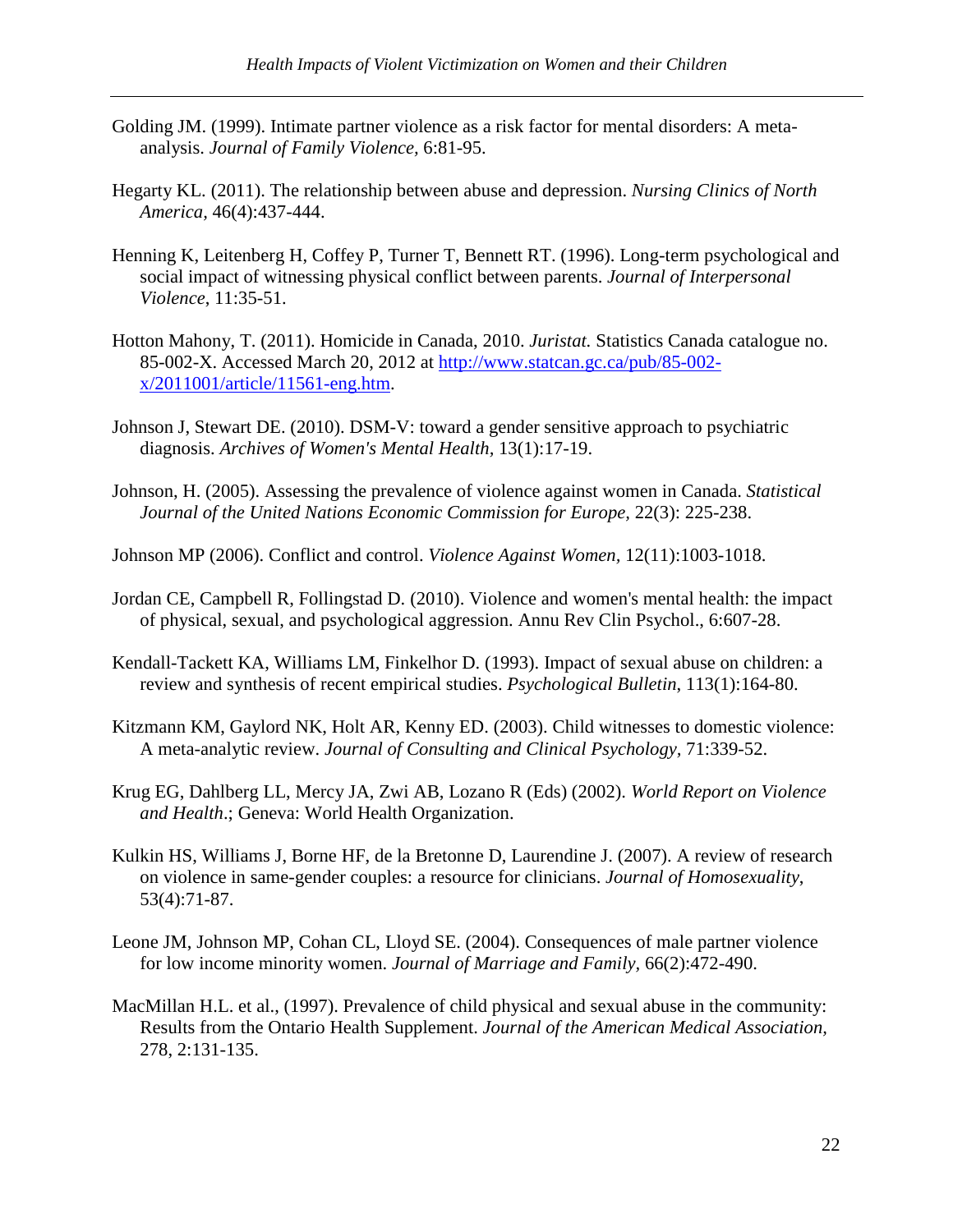- MacMillan HL, Fleming JE, Streiner DL, Lin E, Boyle MH, Jamieson E, Duku EK, Walsh CA, Wong MY, Beardslee WR. (2001). Childhood abuse and lifetime psychopathology in a community sample. *American Journal of Psychiatry*, 158(11):1878-83.
- MacMillan, H.L., Wathen, C.N., Jamieson, E., Boyle, M., McNutt, L.A., Worster, A., Lent, B, Webb, M. (2006). A randomized trial of approaches to screening for intimate partner violence in health care settings. *Journal of the American Medical Association,* 296(5), 530- 536.
- MacMillan HL, Jamieson E, Walsh CA, Wong MY, Faries EJ, McCue H, MacMillan AB, Offord DD; Technical Advisory Committee of the Chiefs of Ontario. (2008). First Nations women's mental health: results from an Ontario survey. *Archives of Women's Mental Health*, 11(2):109-15.
- MacMillan H.L., Wathen C.N., Jamieson E., Boyle M.H., Shannon H., Ford-Gilboe M., Worster A., Lent B., Coben J., Campbell J.C., McNutt L.A. for the McMaster Violence Against Women Research Program. (2009). Screening for intimate partner violence in health care settings: Results of a multi-site randomized trial. *Journal of the American Medical Association*, 305(5), 493-501.
- MacMillan, H.L., Wathen, C.N., Barlow, J., Fergusson, D.M., Leventhal, J.M., Taussig, H.N. (2009b). Child maltreatment 3: Interventions to prevent child maltreatment and associated impairment. *Lancet,* 373(9659):250-66.
- Maniglio R. (2009). The impact of child sexual abuse on health: a systematic review of reviews. *Clinical Psychology Reviews*, 29(7):647-57.
- Margolin G. (1998). Effects of witnessing violence on children. In: PK Trickett & CJ Schellenbach (Eds) *Violence against children in the family and the community.* Washington, DC: American Psychological Association, pp 57-102.
- Martin SL, Mackie L, Kupper LL, Buescher PA, Moracco KE. (2001). Physical abuse of women before, during, and after pregnancy. *Journal of the American Medical Association,* 285:1581- 4.
- McClennen JC. (2005). Domestic violence between same-gender partners: recent findings and future research. *Journal of Interpersonal Violence*, 20(2), 149-54.
- McCloskey LA, Figueredo AJ, Koss MP. (1995). The effects of systemic family violence on children's mental health. Child Development, 66:1239-61.
- Milligan, S. (2011). Criminal harassment in Canada, 2009. *Juristat Bulletin.* Statistics Canada, Canadian Centre for Justice Statistics. Catalogue no. 85-005-X. Accessed March 6, 2012 at: http://www.statcan.gc.ca/pub/85-005-x/2011001/article/11407-eng.htm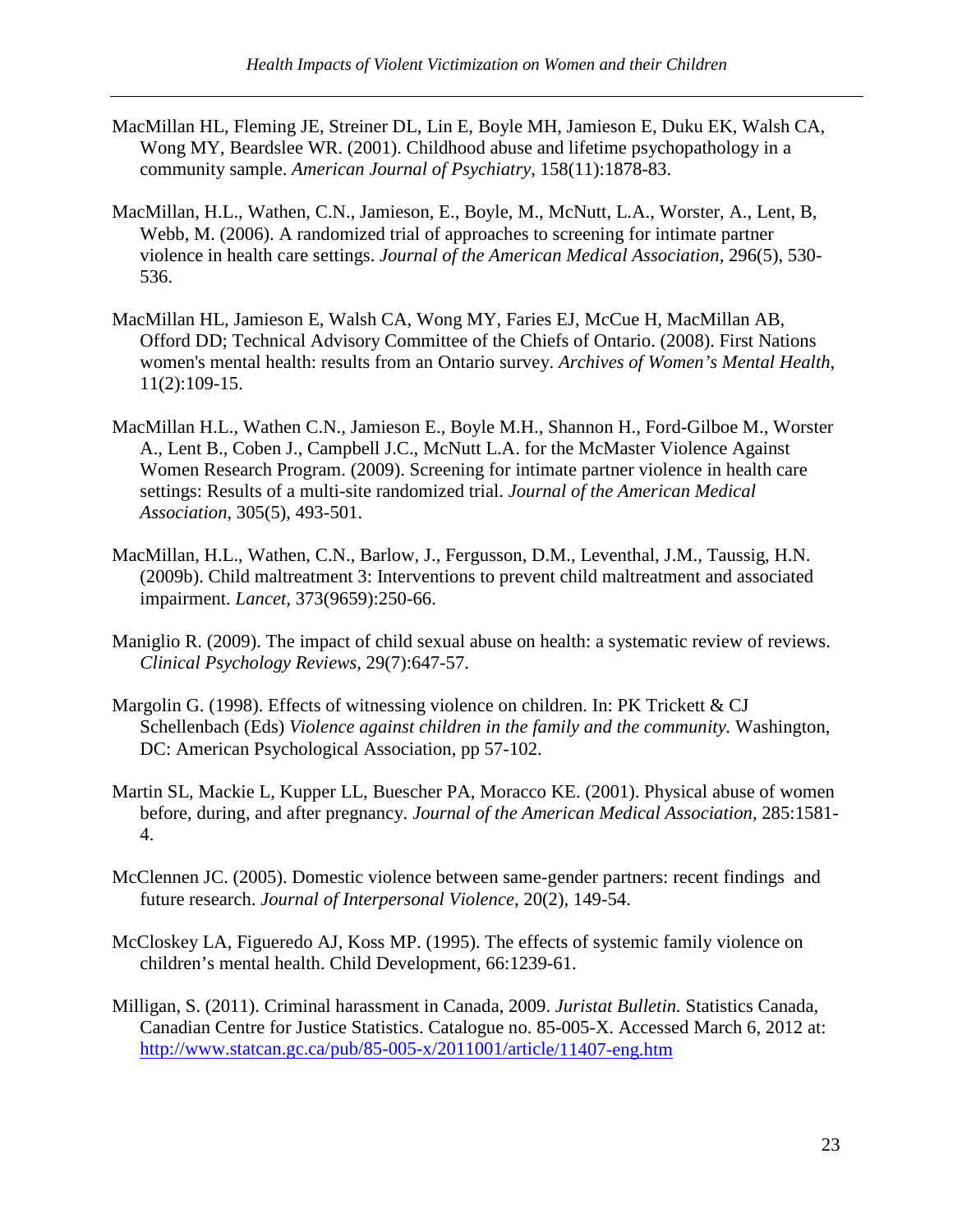- Molnar BE, Buka SL, Kessler RC. (2001). Child sexual abuse and subsequent psychopathology: results from the National Comorbidity Survey. *American Journal of Public Health*, 91(5):753-60.
- Muhajarine N, D'Arcy C. (1999). Physical abuse during pregnancy: prevalence and risk factors. *Canadian Medical Association Journal*, 160(7):1007–11.
- Mullen PE, King NJ, Tonge BJ. (2000). Child sexual abuse: an overview. *Behavior Change*, 17:2–14.
- Murphy CC, Schei B, Myhr TL, et al. (2001). Abuse: a risk factor for low birth weight? A systematic review and meta-analysis. *Canadian Medical Association Journal*, 164:1567-72.
- Nunes SOV, Watanabe MAE, Morimoto HK, Moriya R, Reiche EMV. (2010). Impact of childhood sexual abuse on activation of immunological and neuroendocrine response. *Aggressive & Violent Behavior*, 15(6):440-5.
- Osofsky JD. (2003). Prevalence of children's exposure to domestic violence and child maltreatment: Implications for prevention and intervention. *Clinical Child and Family Psychology Review*, 6:161-70.
- Perreault S. (2011). Violent victimization of Aboriginal people in the Canadian provinces, 2009. *Juristat.* Statistics Canada, Canadian Centre for Justice Statistics. Catalogue no. 85-002-X. Accessed March 6, 2011 at http://www.statcan.gc.ca/pub/85-002-x/2011001/article/11415 eng.htm.
- Perreault, S., Brennan, S. (2010). Criminal victimization in Canada, 2009. *Juristat* Vol. 30, no. 2. Statistics Canada, Canadian Centre for Justice Statistics. Catalogue no. 85-002-X. Accessed March 6, 2012 at: http://www.statcan.gc.ca/pub/85-005-x/2011001/article/11407-eng.htm
- Pottie Bunge, V. (2002). "National trends in intimate partner homicide, 1974-2000." *Juristat*. Vol. 22, no. 5. Statistics Canada Catalogue no. 85-002-X.
- Public Health Agency of Canada. (2010). *Canadian Incidence Study of Reported Child Abuse and Neglect – 2008: Major Findings*. Ottawa.
- Putnam F. (2003). Ten-year research update review: child sexual abuse. *Journal of the American Academy of Child and Adolescent Psychiatry,* 42(3):269–278.
- Ramsay J, Carter Y, Davidson L, Dunne D, Eldridge S, Feder G, Hegarty K, Rivas C, Taft A, Warburton A. (2009). Advocacy interventions to reduce or eliminate violence and promote the physical and psychosocial well-being of women who experience intimate partner abuse. *Cochrane Database of Systematic Reviews*, Issue 3. Art. No.: CD005043.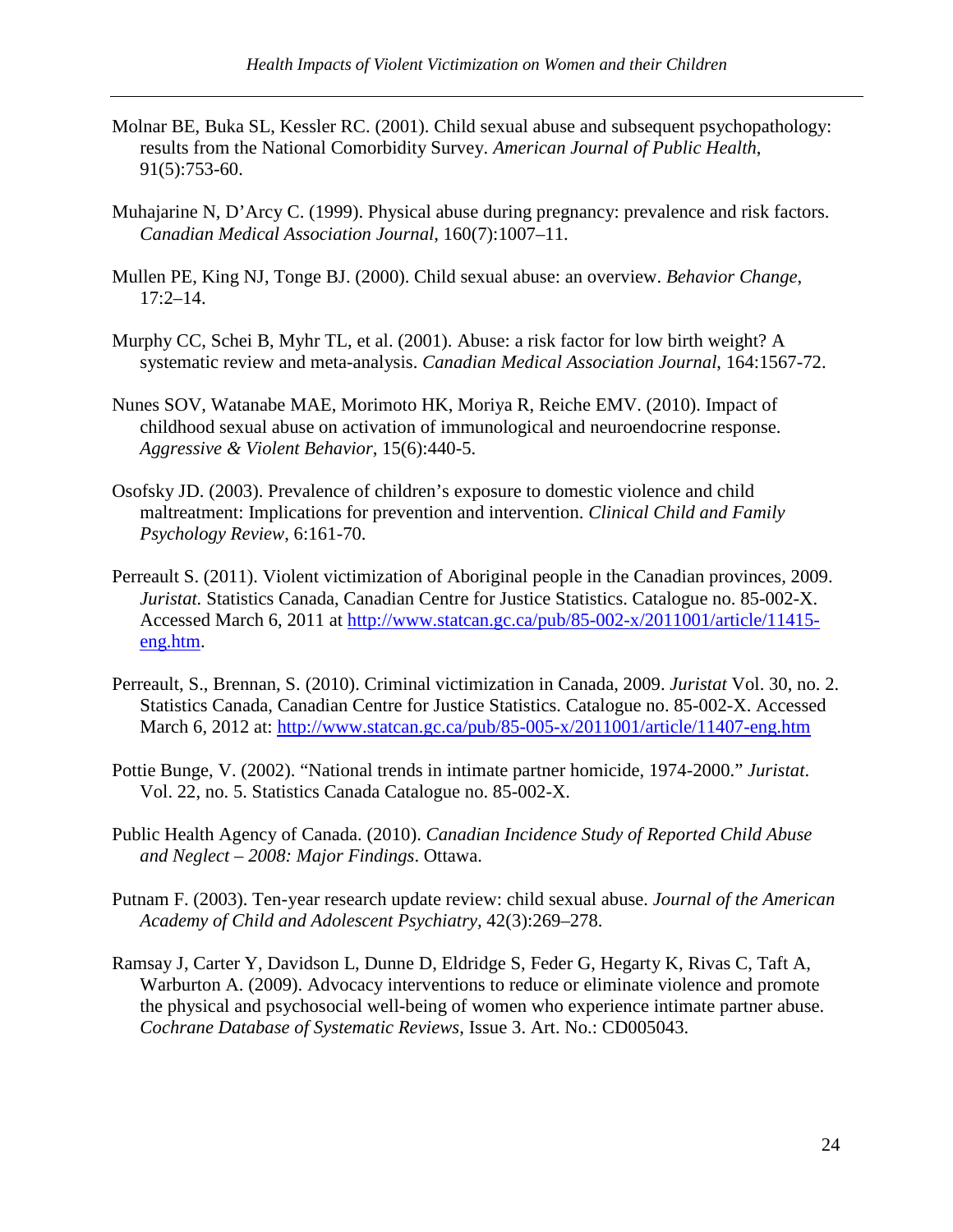- Rhodes AE, Boyle MH, Tonmyr L, Wekerle C, Goodman D, Leslie B, Mironova P, Bethell J, Manion I. (2011). Sex differences in childhood sexual abuse and suicide-related behaviors. *Suicide and Life Threatening Behavior*, 41(3):235-54.
- Roodman, A. C., & Clum, G. A. (2001). Revictimization rates and method variance: A metaanalysis. Clinical Psychology Reviews, 21:183-204.
- Saltzman LE, Johnson CH, Gilbert BC, Goodwin MM (2003). Physical abuse around the time of pregnancy: an examination of prevalence and risk factors in 16 states. *Maternal and Child Health Journal,* 7:31-43.
- Schwartz JP, Hage SM, Bush I, Key Burns L. (2006). Unhealthy parenting and potential mediators as contributing factors to future intimate violence: a review of the literature. *Trauma Violence & Abuse*, 7:206-21.
- Scott-Storey K. (2011). Cumulative abuse: do things add up? an evaluation of the conceptualization, operationalization, and methodological approaches in the study of the phenomenon of cumulative abuse. *Trauma, Violence, & Abuse,* 12(3):135-150.
- Shah PS, Shah J; Knowledge Synthesis Group on Determinants of Preterm/LBW Births. (2010). Maternal exposure to domestic violence and pregnancy and birth outcomes: a systematic review and meta-analyses. *Journal of Womens Health (Larchmont),* 19:2017-31.
- Sheridan DJ, Nash KR. (2007). Acute injury patterns of intimate partner violence victims. *Trauma Violence & Abuse*, 8(3):281-9.
- Statistics Canada. (1993). *The Daily. Violence against women survey. Highlights*. Ottawa: Statistics Canada, 1–25.
- Statistics Canada (2011). *Family Violence in Canada: A Statistical Profile. Canadian Centre for Justice Statistics.* Accessed March 6, 2012 at: http://www.statcan.gc.ca/pub/85-224-x/85- 224-x2010000-eng.htm.
- Stewart DE, Cecutti A. (1993). Physical abuse in pregnancy. *Canadian Medical Association Journal*, 149(9):1257–63.
- Stith SM, Rosen KH, Middleton KA, Busch AL, Lundeberg K , Carlton RP. (2000). The intergenerational transmission of spouse abuse: A meta-analysis. *Journal of Marriage and Family*, 62:640-54.
- Stoltenborgh M, van Ijzendoorn MH, Euser EM, Bakermans-Kranenburg MJ. (2011). A global perspective on child sexual abuse: meta-analysis of prevalence around the world. *Child Maltreatment*, 16(2):79-101.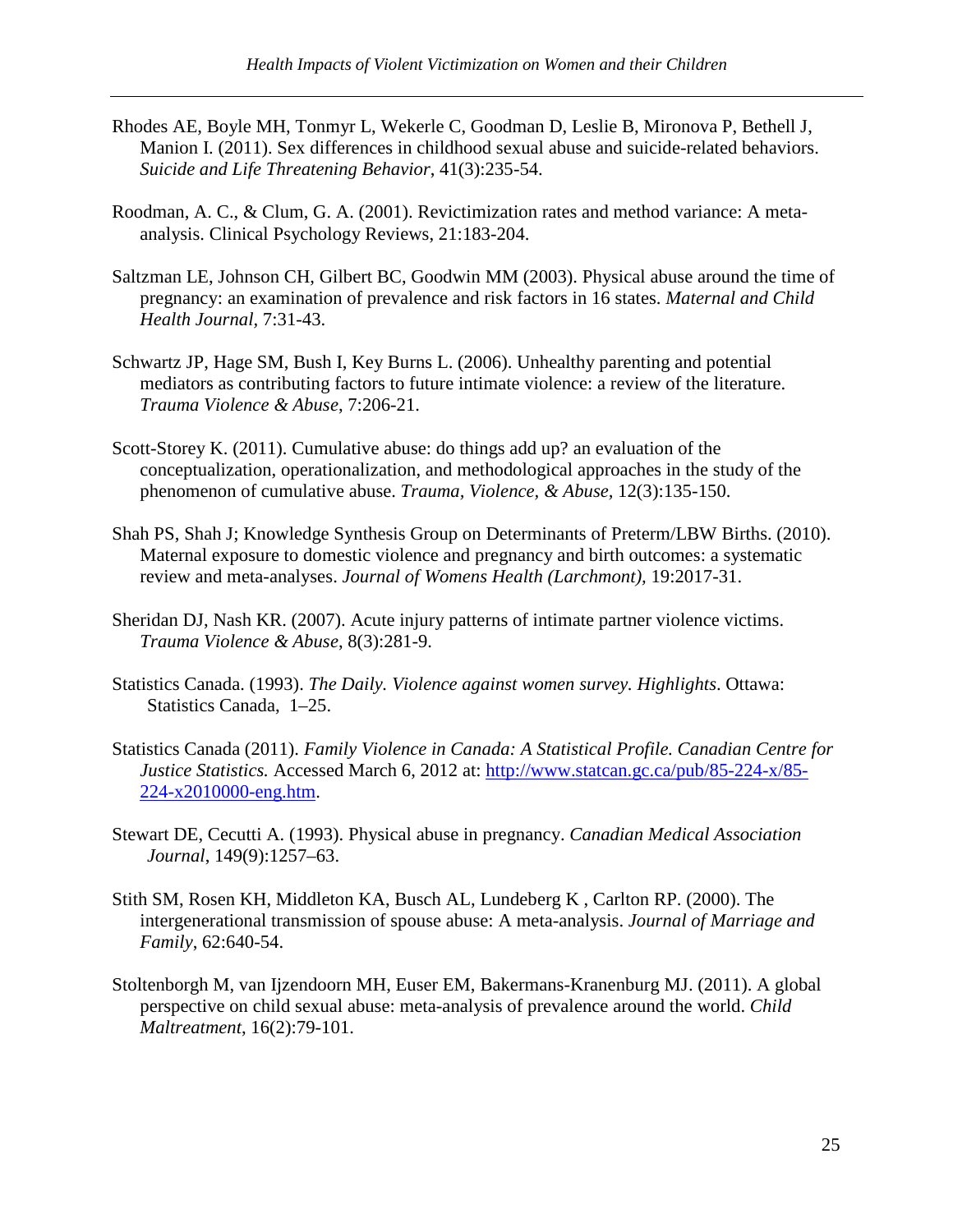- Sutherland C, Bybee D, Sullivan C. (2002). Beyond bruises and broken bones: The joint effects of stress and injuries on battered women's health. *American Journal of Community Psychology,* 30:609-636.
- Tjaden P, Thoennes N. (2000). *Full Report of the prevalence, incidence, and consequences of violence against women.* NCJ 183781. Washington, DC: U.S. Department of Justice, Office of Justice Programs, National Institute of Justice.
- U.S. Department of Health and Human Services, Administration for Children and Families, Administration on Children, Youth and Families, Children's Bureau. (2010). *Child Maltreatment 2008.* Available http://www.acf.hhs.gov/programs/cb/stats\_research/index.htm#can.
- Varcoe C, Dick S. (2008). Intersecting risks of violence and HIV for rural and Aboriginal women in a neocolonial Canadian context. *Journal of Aboriginal Health,* 4:42-52.
- Wathen CN, MacMillan HL. (2003). Interventions for violence against women: scientific review. *Journal of the American Medical Association,*;289:589-600.
- Wathen, C.N., Jamieson, E., MacMillan, H.L. (2008). Who is identified by screening for intimate partner violence? *Women's Health Issues, 18(6),* 423-432.
- Wathen, C.N., Jamieson, E., Wilson, M., Daly, M., Worster, A., MacMillan, H.L. (2007). Risk indicators to identify intimate partner violence in the emergency department. *Open Medicine*, 1(2), e113-22. Available: http://www.openmedicine.ca/article/view/63/62.
- Weaver T, Resnick H. (2004). Toward developing complex multivariate models for examining intimate partner violence-physical health relationship. *Journal of Interpersonal Violence,*  19(11):1342-1349.
- World Health Organization (2005). *WHO multi-country study on women's health and domestic violence against women: summary report of initial results on prevalence, health outcomes and women's responses.* Geneva: WHO.
- World Health Organization (2011). *Global burden of mental disorders and the need for a comprehensive, coordinated response from health and social sectors at the country level. Report by the Secretariat to the 130th session of the executive board.* Geneva: WHO.
- World Health Organization/London School of Hygiene and Tropical Medicine. *Preventing intimate partner and sexual violence against women: taking action and generating evidence.* Geneva, World Health Organization, 2010.
- Wu V, Huff H, Bhandari M. (2010). Pattern of physical injury associated with intimate partner violence in women presenting to the emergency department: a systematic review and metaanalysis. *Trauma Violence Abuse*, 11(2):71-82.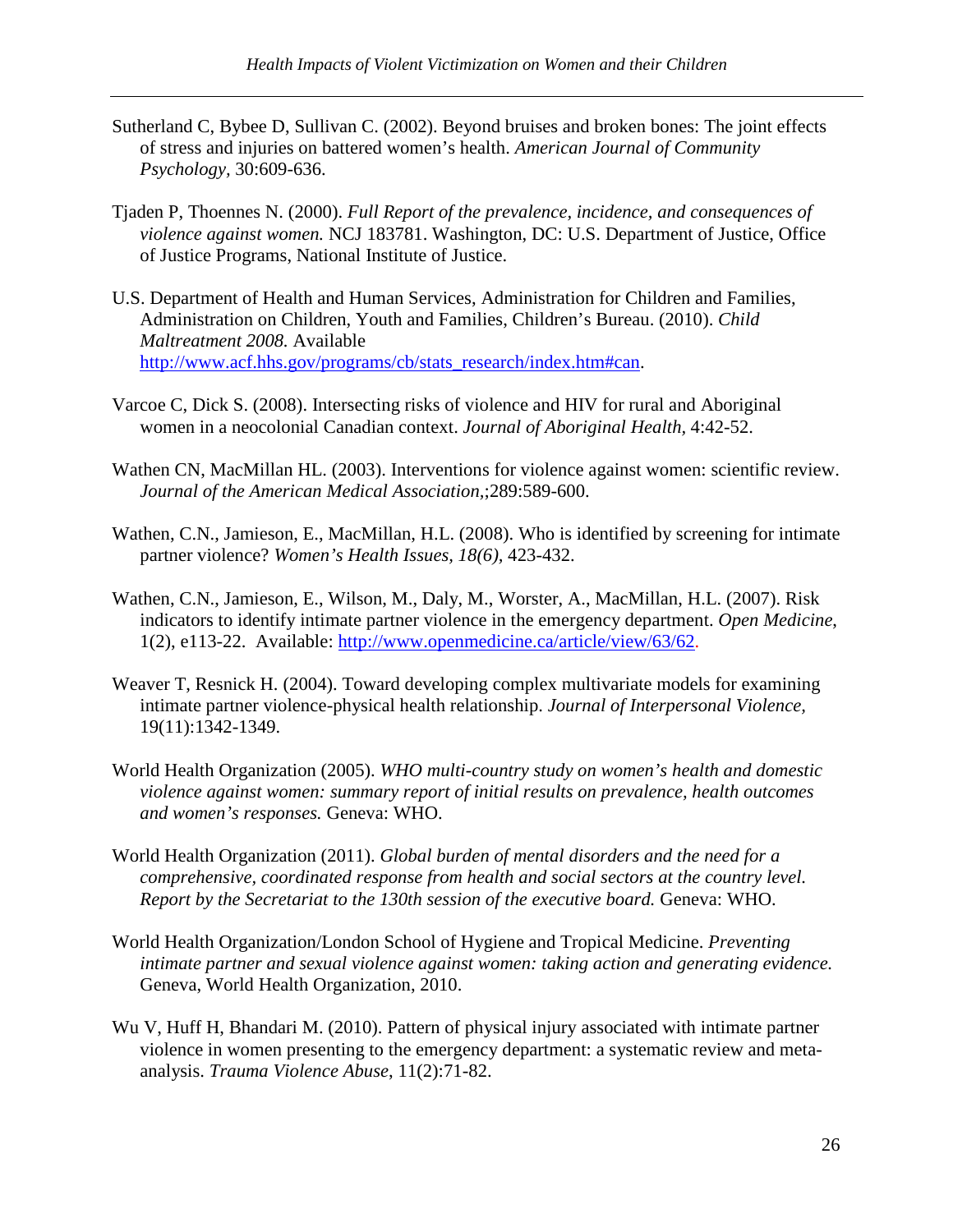Wuest J, Ford-Gilboe M, Merritt-Gray M, Varcoe C, Lent B, Wilk P, Campbell J. (2009). Abuse-related injury and symptoms of posttraumatic stress disorder as mechanisms of chronic pain in survivors of intimate partner violence. *Pain Medicine*, 10(4):739-47.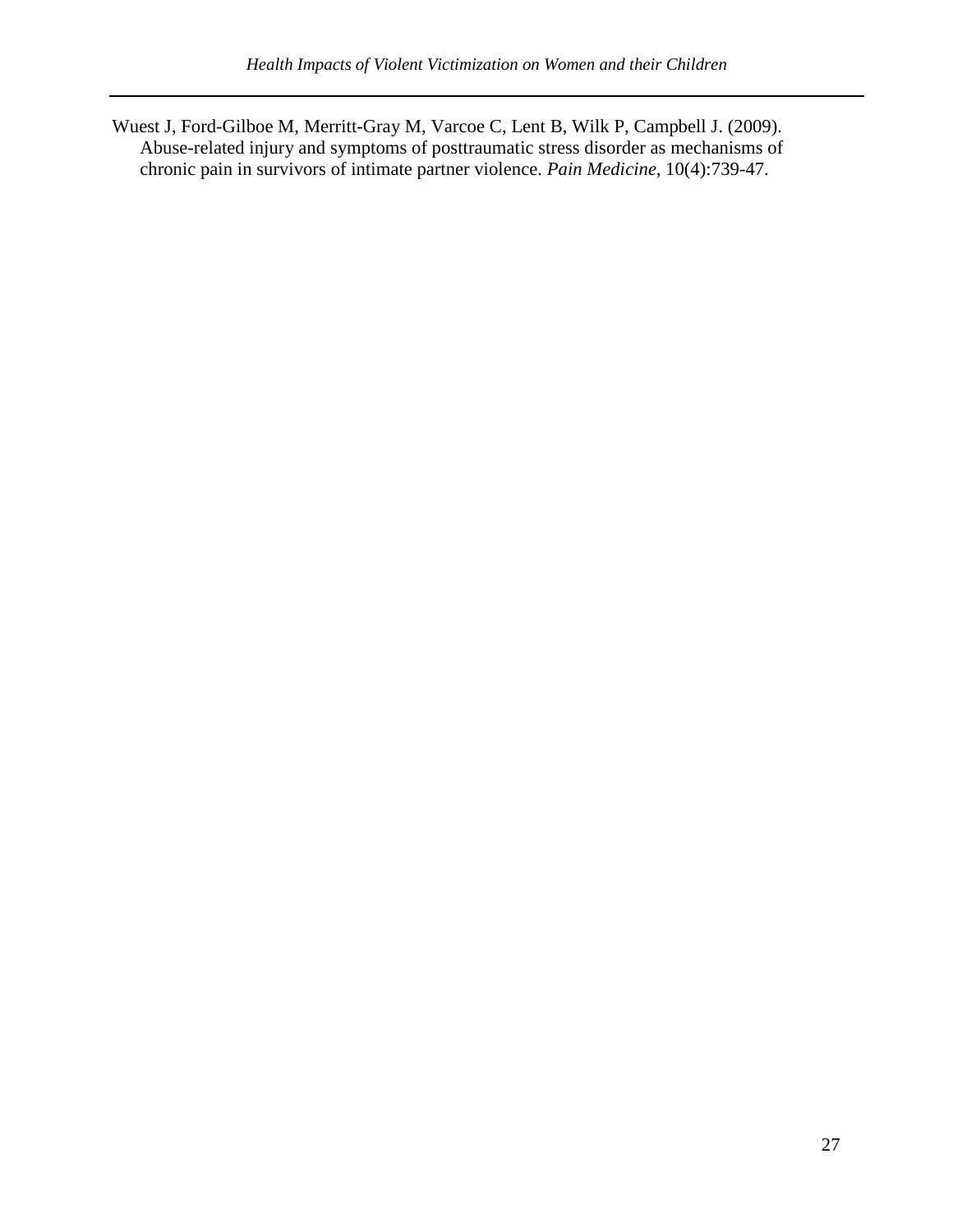#### Appendix 1: Definitions of Mental Health Disorders

(from DSM-IV - http://allpsych.com/disorders/dsm.html)

#### **Post-traumatic Stress Disorder (PTSD)**

Category: Anxiety Disorders

By definition, PTSD always follows a traumatic event which causes intense fear and/or helplessness in an individual. Typically the symptoms develop shortly after the event, but may take years. The duration for symptoms is at least one month for this diagnosis.

Symptoms include re-experiencing the trauma through nightmares, obsessive thoughts, and flashbacks (feeling as if you are actually in the traumatic situation again). There is an avoidance component as well, where the individual avoids situations, people, and/or objects which remind him or her about the traumatic event (e.g., a person experiencing PTSD after a serious car accident might avoid driving or being a passenger in a car). Finally, there is increased anxiety in general, possibly with a heightened startle response (e.g., very jumpy, startle easy by noises).

Prognosis ranges from moderate to very good. Those with the best prognosis include situations where the traumatic event was acute or occurred only one time (e.g., car accident) rather than chronic, or on-going trauma (e.g., ongoing sexual abuse, war).

#### **Major Depressive Disorder (Unipolar Depression)**

Category: Mood Disorders

Research has shown that depression is influenced by both biological and environmental factors. Studies show that first degree relatives of people with depression have a higher incidence of the illness, whether they are raised with this relative or not, supporting the influence of biological factors. Situational factors, if nothing else, can exacerbate a depressive disorder in significant ways. Examples of these factors would include lack of a support system, stress, illness in self or loved one, legal difficulties, financial struggles, and job problems. These factors can be cyclical in that they can worsen the symptoms and act as symptoms themselves.

Symptoms of depression include the following:

- depressed mood (such as feelings of sadness or emptiness)
- reduced interest in activities that used to be enjoyed, sleep disturbances (either not being able to sleep well or sleeping to much)
- loss of energy or a significant reduction in energy level
- difficulty concentrating, holding a conversation, paying attention, or making decisions that used to be made fairly easily
- suicidal thoughts or intentions.

Major Depressive Disorder has a better prognosis than other mood disorders in that medication and therapy have been very successful in alleviating symptomotology. However, many people with this disorder find that it can be episodic, in that periodic stressors can bring back symptoms. In this case, it is often helpful to have an ongoing relationship with a mental health professional just as you would a physician if you had diabetes or high blood pressure.

#### **Substance Abuse**

Category: Substance Related Disorders

There is evidence that genetic factors play a role in both dependence and abuse. Other theories involve the use of substances as a means to cover up or get relief from other problems